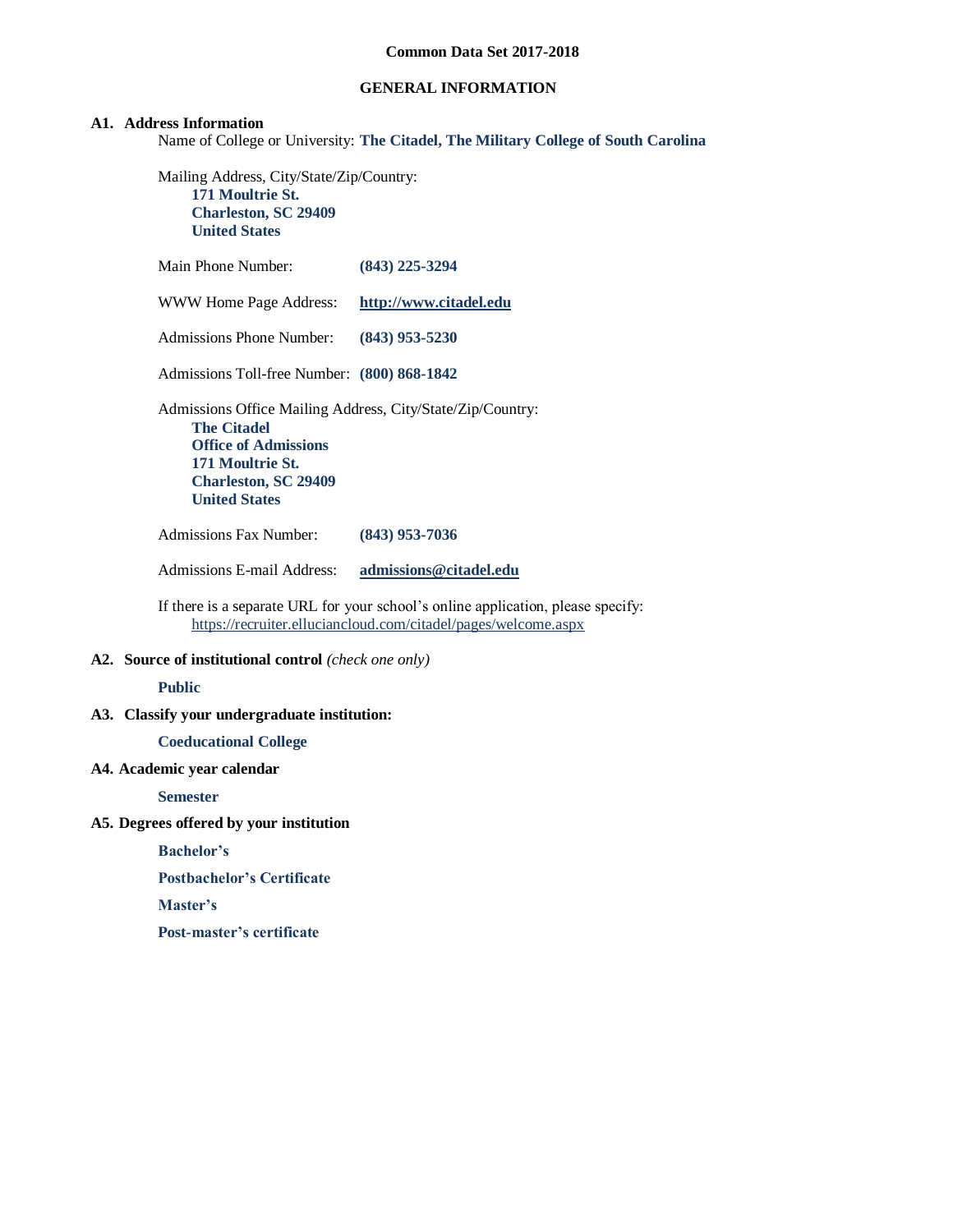# **B. ENROLLMENT AND PERSISTENCE**

**B1. Institutional Enrollment—Men and Women** Provide numbers of students for each of the following categories as of the institution's official fall reporting date or as of October 15, 2017. Note: Report students formerly designated as "first professional" in the graduate cells.

|                                                        | <b>FULL-TIME</b> |                | <b>PART-TIME</b> |                |
|--------------------------------------------------------|------------------|----------------|------------------|----------------|
|                                                        | Men              | Women          | Men              | Women          |
| <b>Undergraduates</b>                                  |                  |                |                  |                |
|                                                        |                  |                |                  |                |
| Degree-seeking, first-time<br>freshmen                 | 619              | 68             |                  |                |
| Other first-year, degree-<br>seeking                   | 34               | $\overline{2}$ | $\mathbf{1}$     |                |
| All other degree-seeking                               | 1662             | 173            | 208              | 47             |
| Total degree-seeking                                   | 2315             | 243            | 209              | 47             |
| All other undergraduates<br>enrolled in credit courses | 1                |                | 11               | 11             |
| Total undergraduates                                   | 2316             | 243            | 220              | 58             |
| <b>Graduate</b>                                        |                  |                |                  |                |
| Degree-seeking, first-time                             | 29               | 25             | 86               | 71             |
| All other degree-seeking                               | 55               | 85             | 229              | 288            |
| All other graduates enrolled<br>in credit courses      |                  |                | 5                | $\overline{7}$ |
| Total graduate                                         | 84               | 110            | 320              | 366            |

Total all undergraduates: **2837**

Total all graduate: **880**

GRAND TOTAL ALL STUDENTS: **3717**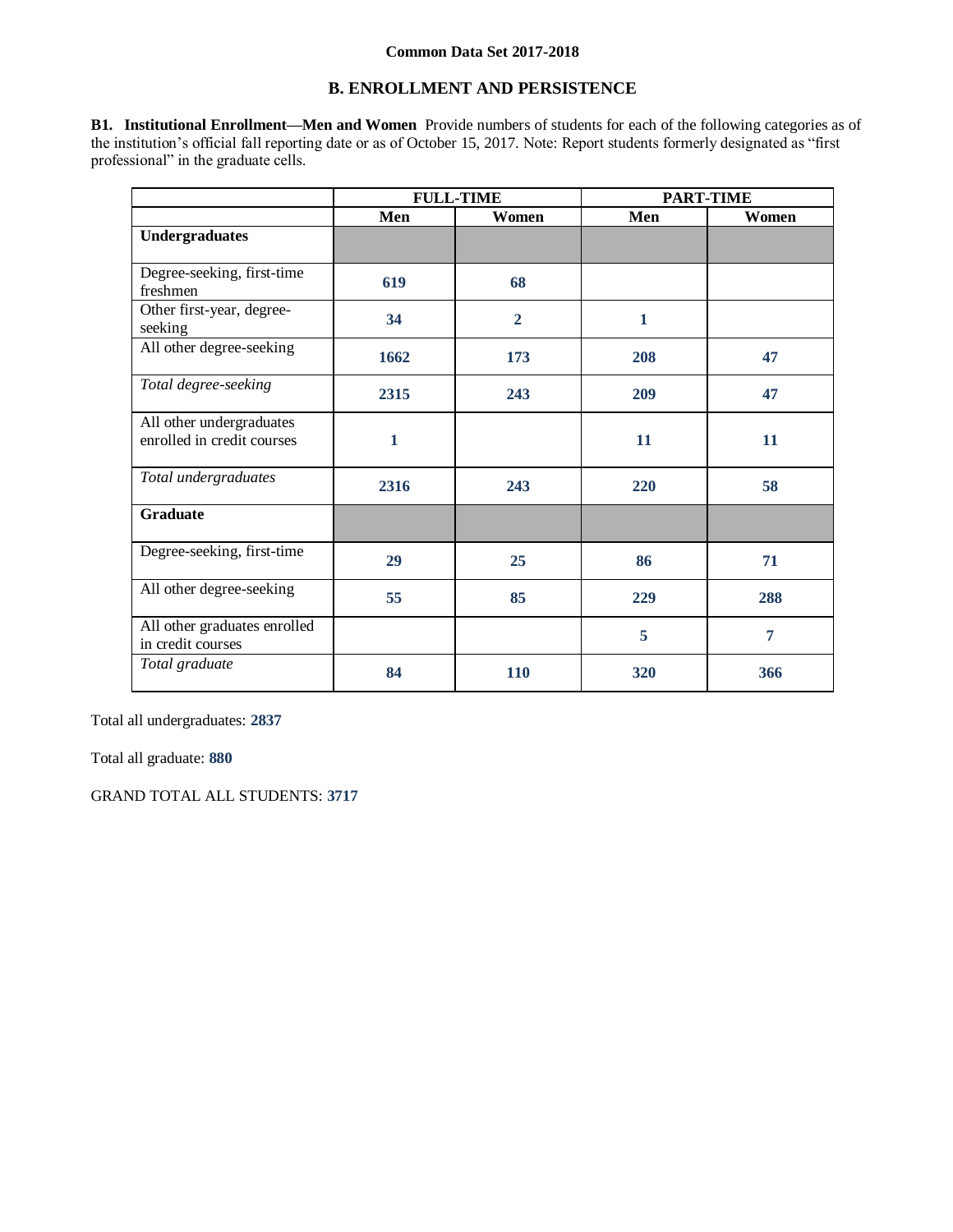**B2. Enrollment by Racial/Ethnic Category.** Provide numbers of undergraduate students for each of the following categories as of the institution's official fall reporting date or as of October 15, 2017. Include international students only in the category "Nonresident aliens." Complete the "Total Undergraduates" column only if you cannot provide data for the first two columns. Report as your institution reports to IPEDS: persons who are Hispanic should be reported only on the Hispanic line, not under any race, and persons who are non-Hispanic multi-racial should be reported only under "Two or more races."

|                                                            | Degree-seeking<br><b>First-time First year</b> | Degree-seeking<br><b>Undergraduates</b><br>(include first-time<br>first-year) | <b>Total</b><br><b>Undergraduates</b><br>(both degree- and non-<br>degree-seeking) |
|------------------------------------------------------------|------------------------------------------------|-------------------------------------------------------------------------------|------------------------------------------------------------------------------------|
| Nonresident aliens                                         | 4                                              | 22                                                                            | 22                                                                                 |
| Hispanic/Latino                                            | 45                                             | 188                                                                           | 189                                                                                |
| Black or African American, non-<br>Hispanic                | 77                                             | 271                                                                           | 274                                                                                |
| White, non-Hispanic                                        | 496                                            | 2104                                                                          | 2119                                                                               |
| American Indian or Alaska Native, non-<br>Hispanic         | 4                                              | 13                                                                            | 13                                                                                 |
| Asian, non-Hispanic                                        | 16                                             | 62                                                                            | 64                                                                                 |
| Native Hawaiian or other Pacific<br>Islander, non-Hispanic |                                                | 7                                                                             | 7                                                                                  |
| Two or more races, non-Hispanic                            | 43                                             | 130                                                                           | 131                                                                                |
| Race and/or ethnicity unknown                              |                                                | 17                                                                            | 18                                                                                 |
| Total                                                      | 687                                            | 2814                                                                          | 2837                                                                               |

# **Persistence**

## **B3. Number of degrees awarded by your institution from July 1, 2016, to June 30, 2017.**

| Bachelor's degrees          | 637 |
|-----------------------------|-----|
| Postbachelor's certificates | 90  |
| Master's degrees            | 276 |
| Post-master's certificates  | 17  |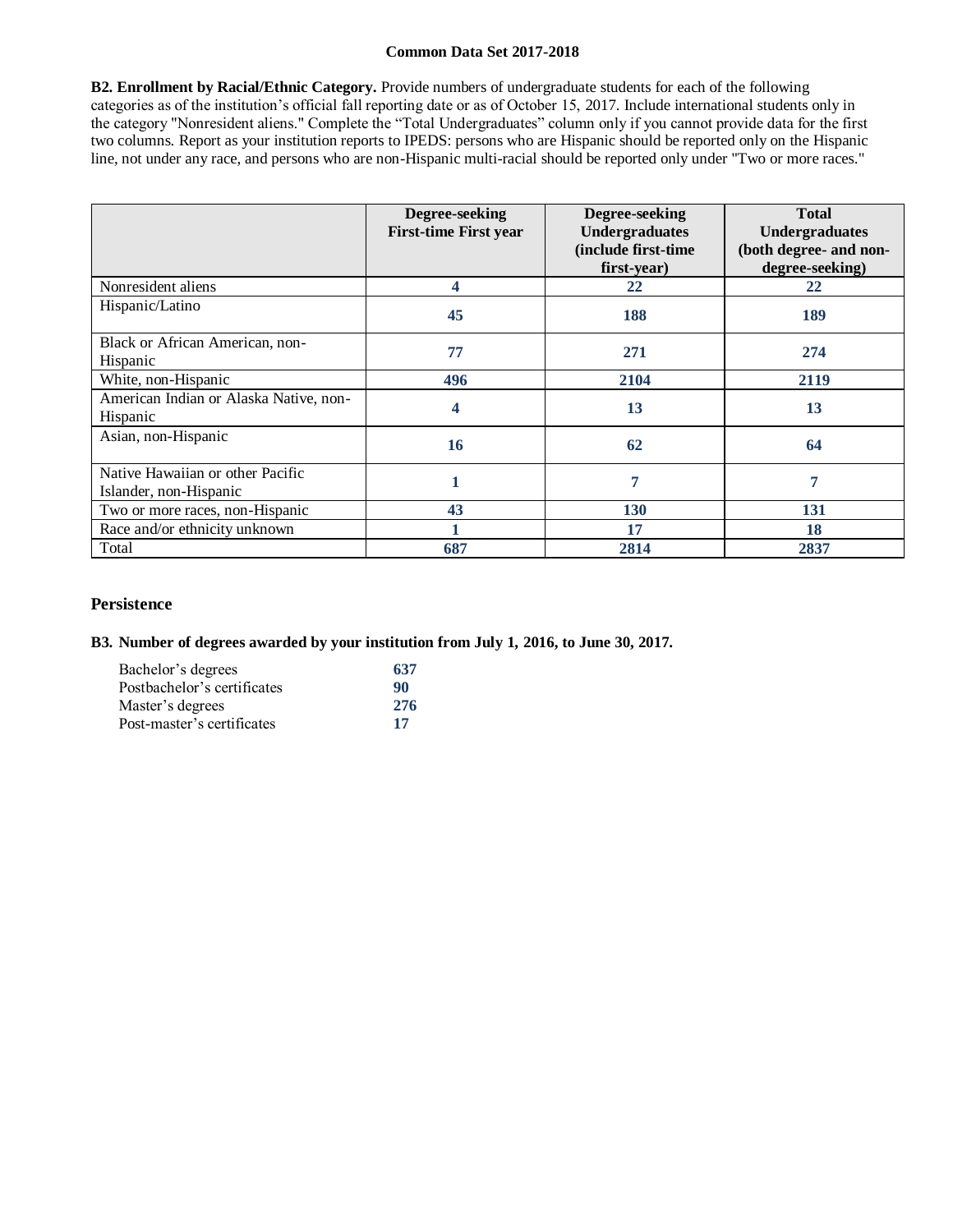# **Graduation Rates**

The items in this section correspond to data elements collected by the IPEDS Web-based Data Collection System's Graduation Rate Survey (GRS). For complete instructions and definitions of data elements, see the IPEDS GRS Forms and Instructions for the 2017-18 Survey.

In the following section for bachelor's or equivalent programs, please disaggregate the Fall 2010 and Fall 2011 cohorts (formerly CDS B4-B11) into four groups:

- **Students who received a Federal Pell Grant\***
- **Recipients of a subsidized Stafford Loan who did not receive a Pell Grant**
- **Students who did not receive either a Pell Grant or a subsidized Stafford Loan**
- **Total (all students, regardless of Pell Grant or subsidized loan status)**

\*Students who received both a Federal Pell Grant and a subsidized Stafford Loan should be reported in the "Recipients of a Federal Pell Grant" column. For each graduation rate grid below, the numbers in the first three columns for Questions A-G should sum to the cohort total in the fourth column (formerly CDS B4-B11).

# **For Bachelor's or Equivalent Programs**

## **Fall 2011 Cohort**

|                                                                                                                                                                                                                                                                              | <b>Recipients of</b><br>a Federal<br><b>Pell Grant</b> | <b>Recipients of a</b><br><b>Subsidized</b><br><b>Stafford Loan who</b><br>did not receive a<br><b>Pell Grant</b> | <b>Students who did</b><br>not receive either<br>a Pell Grant or a<br>subsidized<br><b>Stafford Loan</b> | Total (sum of 3<br>columns to the<br>left) |
|------------------------------------------------------------------------------------------------------------------------------------------------------------------------------------------------------------------------------------------------------------------------------|--------------------------------------------------------|-------------------------------------------------------------------------------------------------------------------|----------------------------------------------------------------------------------------------------------|--------------------------------------------|
| A - Initial 2011 cohort of first-time, full-time,<br>bachelor's (or equivalent) degree-seeking<br>undergraduate students                                                                                                                                                     | 150                                                    | 180                                                                                                               | 301                                                                                                      | 631<br>(formerly B4)                       |
| B - Of the initial 2011 cohort, how many did not<br>persist and did not graduate for the following<br>reasons: deceased, permanently disabled, armed<br>forces, foreign aid service of the federal<br>government, or official church missions; total<br>allowable exclusions | 1                                                      | 4                                                                                                                 | 5                                                                                                        | 10<br>(formerly B5)                        |
| C - Final 2011 cohort, after adjusting for<br>allowable exclusions                                                                                                                                                                                                           | 149                                                    | 176                                                                                                               | 296                                                                                                      | 621<br>(formerly B6)                       |
| D - Of the initial 2011 cohort, how many<br>completed the program in four years or less (by<br>Aug. 31, 2015)                                                                                                                                                                | 81                                                     | 111                                                                                                               | 204                                                                                                      | 396<br>(formerly B7)                       |
| E - Of the initial 2011 cohort, how many<br>completed the program in more than four years<br>but in five years or less (after Aug. 31, 2015 and<br>by Aug. 31, 2016)                                                                                                         | 10                                                     | 13                                                                                                                | 20                                                                                                       | 43<br>(formerly B8)                        |
| F - Of the initial 2011 cohort, how many<br>completed the program in more than five years<br>but in six years or less (after Aug. 31, 2016 and<br>by Aug. 31, 2017)                                                                                                          | $\overline{\mathbf{3}}$                                | 4                                                                                                                 | 10                                                                                                       | 17<br>(formerly B9)                        |
| G - Total graduating within six years (sum of<br>lines $D, E,$ and $F)$                                                                                                                                                                                                      | 94                                                     | 128                                                                                                               | 234                                                                                                      | 456<br>(formerly B10)                      |
| H - Six-year graduation rate for 2011 cohort (G<br>divided by C)                                                                                                                                                                                                             | 63%                                                    | 73%                                                                                                               | 79%                                                                                                      | 73%<br>$\rm (formerlv B11)$                |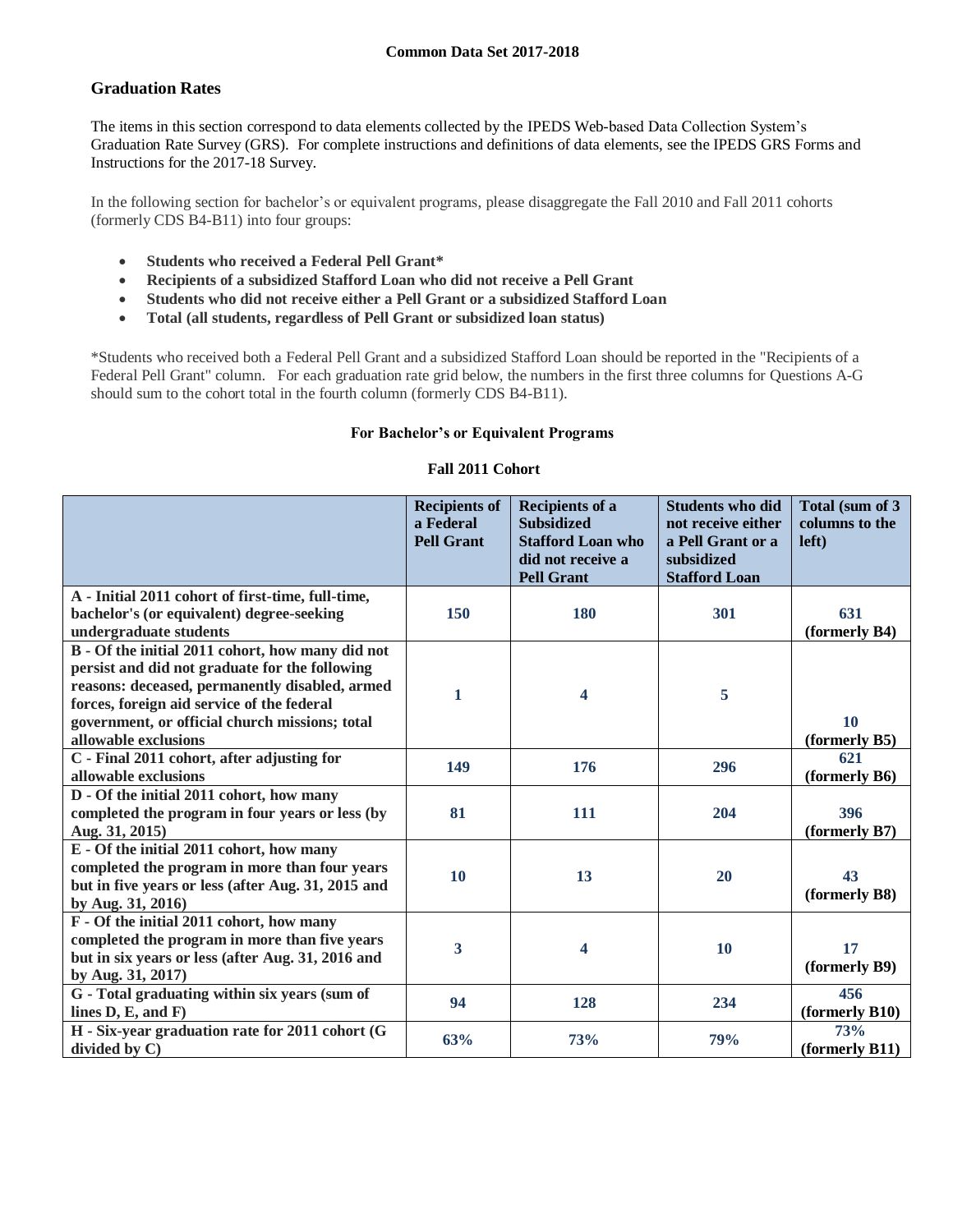# **Retention Rates**

Report for the cohort of all full-time, first-time bachelor's (or equivalent) degree-seeking undergraduate students who entered in Fall 2016 (or the preceding summer term). The initial cohort may be adjusted for students who departed for the following reasons: death, permanent disability, or service in the armed forces, foreign aid service of the federal government or official church missions. No other adjustments to the initial cohort should be made.

**B22.** For the cohort of all full-time bachelor's (or equivalent) degree-seeking undergraduate students who entered your institution as freshmen in Fall 2016 (or the preceding summer term), what percentage was enrolled at your institution as of the date your institution calculates its official enrollment in Fall 2017? **85%**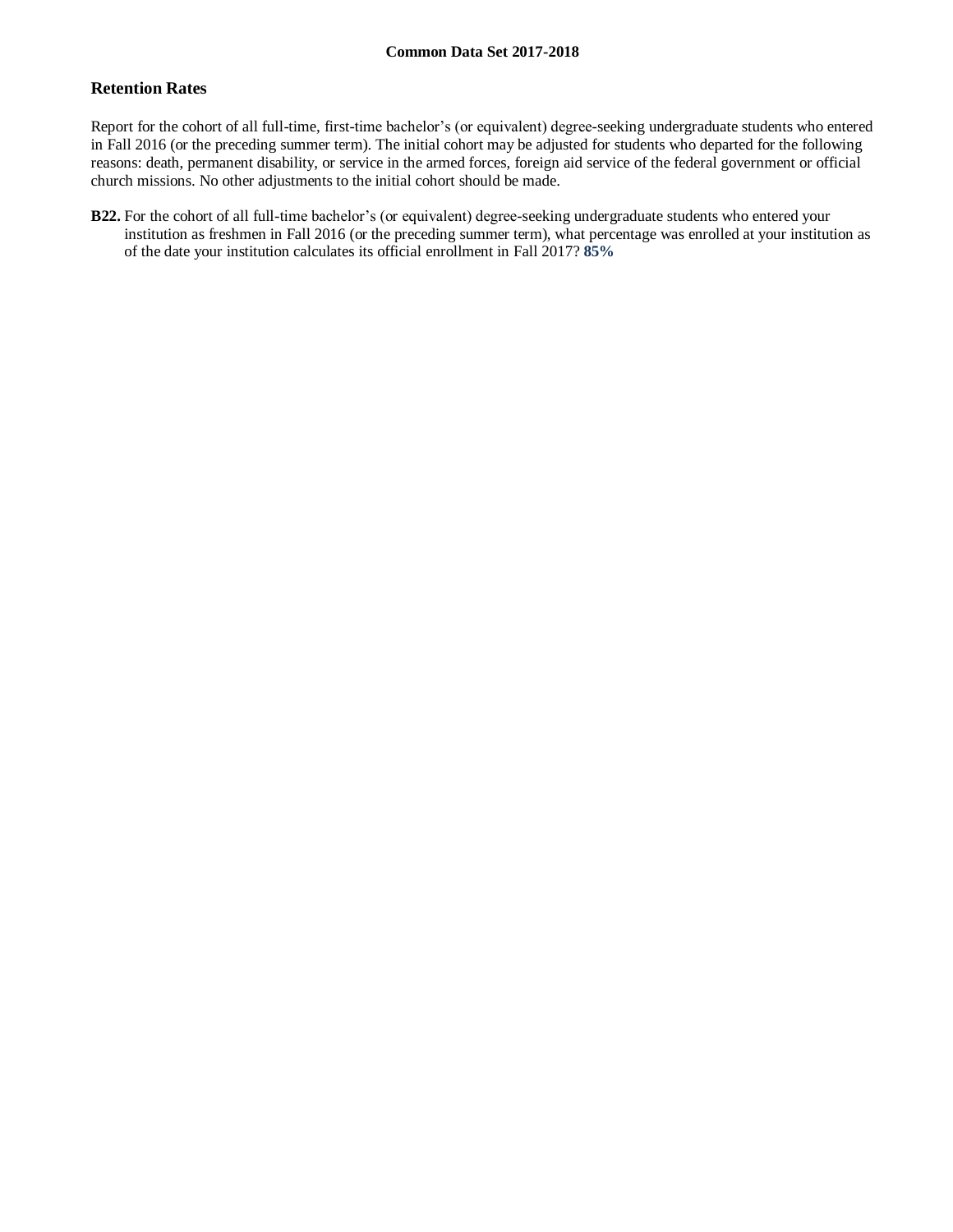# **C. FIRST-TIME, FIRST-YEAR (FRESHMAN) ADMISSION**

## **Applications**

**C1. First-time, first-year (freshman) students:** Provide the number of degree-seeking, first-time, first-year students who applied, were admitted, and enrolled (full- or part-time) in Fall 2017. Include early decision, early action, and students who began studies during summer in this cohort. Applicants should include only those students who fulfilled the requirements for consideration for admission (i.e., who completed actionable applications) and who have been notified of one of the following actions: admission, non-admission, placement on waiting list, or application withdrawn (by applicant or institution). Admitted applicants should include wait-listed students who were subsequently offered admission.

| Total first-time, first-year (freshman) men who applied<br>Total first-time, first-year (freshman) women who applied                             | 2261<br>381 |                |
|--------------------------------------------------------------------------------------------------------------------------------------------------|-------------|----------------|
| Total first-time, first-year (freshman) men who were admitted<br>Total first-time, first-year (freshman) women who were admitted                 | 1858<br>284 |                |
| Total full-time, first-time, first-year (freshman) men who enrolled 619<br>Total part-time, first-time, first-year (freshman) men who enrolled 0 |             |                |
| Total full-time, first-time, first-year (freshman) women who enrolled<br>Total part-time, first-time, first-year (freshman) women who enrolled   |             | 68<br>$\bf{0}$ |

#### **C2. Freshman wait-listed students (students who met admission requirements but whose final admission was contingent on space availability)**

Do you have a policy of placing students on a waiting list? **Yes** If yes, please answer the questions below for Fall 2017 admissions:

Number of qualified applicants offered a place on waiting list **7** Number accepting a place on the waiting list **7** Number of wait-listed students admitted **3**

Is your waiting list ranked? **No**

## **Admission Requirements**

**C3. High school completion requirement High school diploma is required and GED is accepted**

**C4. Does your institution require or recommend a general college-preparatory program for degree-seeking students?**

## **Require**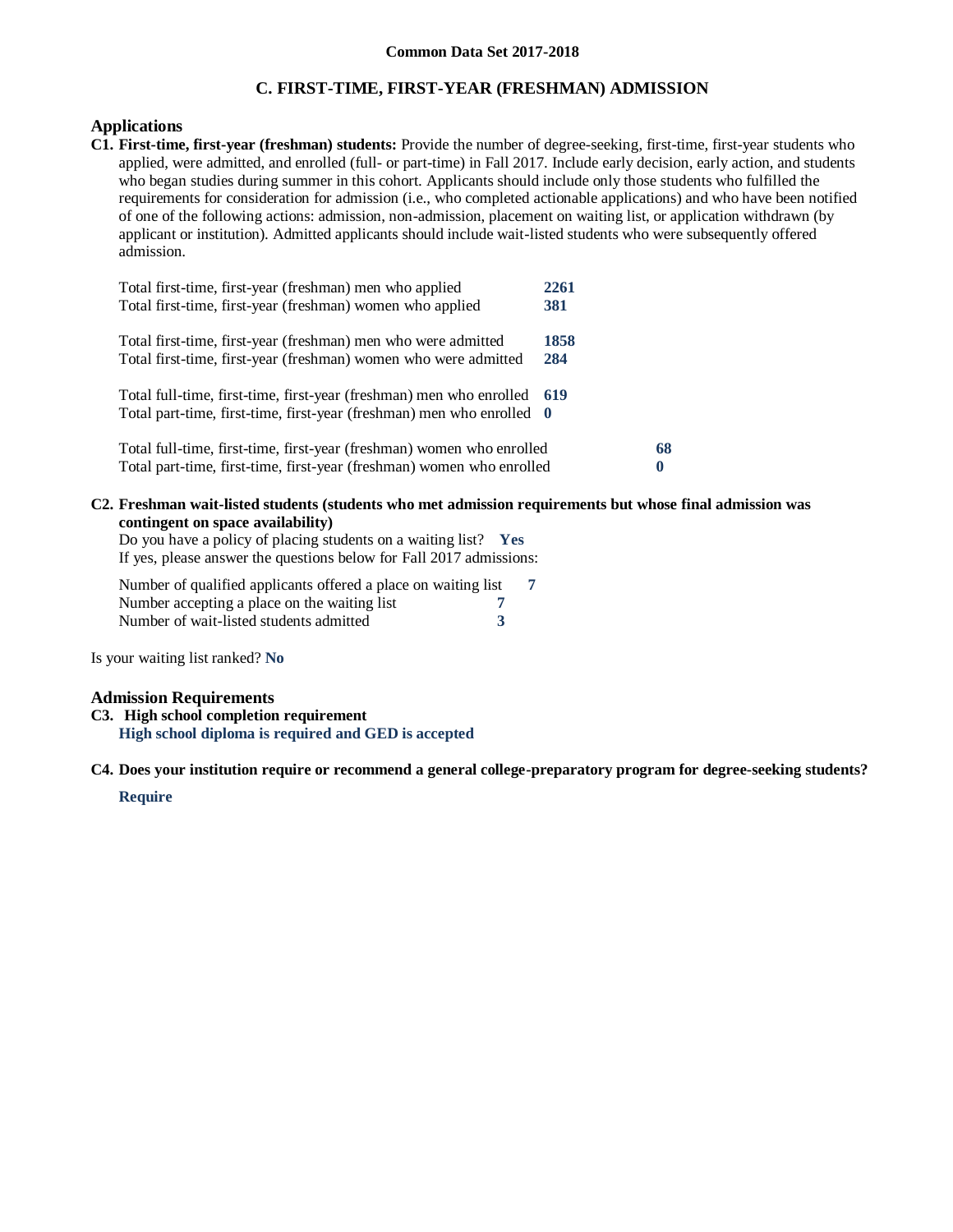**C5. Distribution of high school units required and/or recommended.** Specify the distribution of academic high school course units required and/or recommended of all or most degree-seeking students using Carnegie units (one unit equals one year of study or its equivalent). If you use a different system for calculating units, please convert.

|                                      | <b>Units Required</b> | <b>Units Recommended</b> |
|--------------------------------------|-----------------------|--------------------------|
| Total academic units                 | 19                    |                          |
| English                              | 4                     |                          |
| <b>Mathematics</b>                   | 4                     |                          |
| Science                              | 3                     |                          |
| Of these, units that must be lab     | 3                     |                          |
| Foreign language                     | $\mathbf 2$           |                          |
| Social science                       | 2                     |                          |
| History                              |                       |                          |
| Academic electives                   |                       |                          |
| <b>Computer Science</b>              |                       |                          |
| Visual/Performing Arts               |                       |                          |
| Other (specify)<br><b>PE</b> or ROTC |                       |                          |

# **Basis for Selection**

- **C6.** Do you have an open admission policy, under which virtually all secondary school graduates or students with GED equivalency diplomas are admitted without regard to academic record, test scores, or other qualifications? If so, check which applies: **No**
- **C7. Relative importance of each of the following academic and nonacademic factors in your first-time, first-year, degree-seeking (freshman) admission decisions.**

|                                   | <b>Very Important</b> | Important | <b>Considered</b>       | <b>Not Considered</b> |
|-----------------------------------|-----------------------|-----------|-------------------------|-----------------------|
|                                   |                       |           |                         |                       |
| <b>Academic</b>                   |                       |           |                         |                       |
| Rigor of secondary school record  | $\mathbf X$           |           |                         |                       |
| Class rank                        |                       |           | $\mathbf{X}$            |                       |
| Academic GPA                      | X                     |           |                         |                       |
| Standardized test scores          | X                     |           |                         |                       |
| <b>Application Essay</b>          |                       |           |                         | $\mathbf X$           |
| Recommendation                    |                       |           | $\mathbf X$             |                       |
| <b>Nonacademic</b>                |                       |           |                         |                       |
| Interview                         |                       |           | X                       |                       |
| <b>Extracurricular activities</b> |                       | X         |                         |                       |
| Talent/ability                    |                       | X         |                         |                       |
| Character/personal qualities      |                       | X         |                         |                       |
| First generation                  |                       |           | X                       |                       |
| Alumni/ae relation                |                       |           | $\overline{\mathbf{X}}$ |                       |
| Geographical residence            |                       |           | $\mathbf X$             |                       |
| State residency                   |                       | X         |                         |                       |
| Religious affiliation/commitment  |                       |           |                         | X                     |
| Racial/ethnic status              |                       |           |                         | $\mathbf X$           |
| Volunteer work                    |                       |           | X                       |                       |
| Work experience                   |                       |           |                         | X                     |
| Level of applicant's interest     | X                     |           |                         |                       |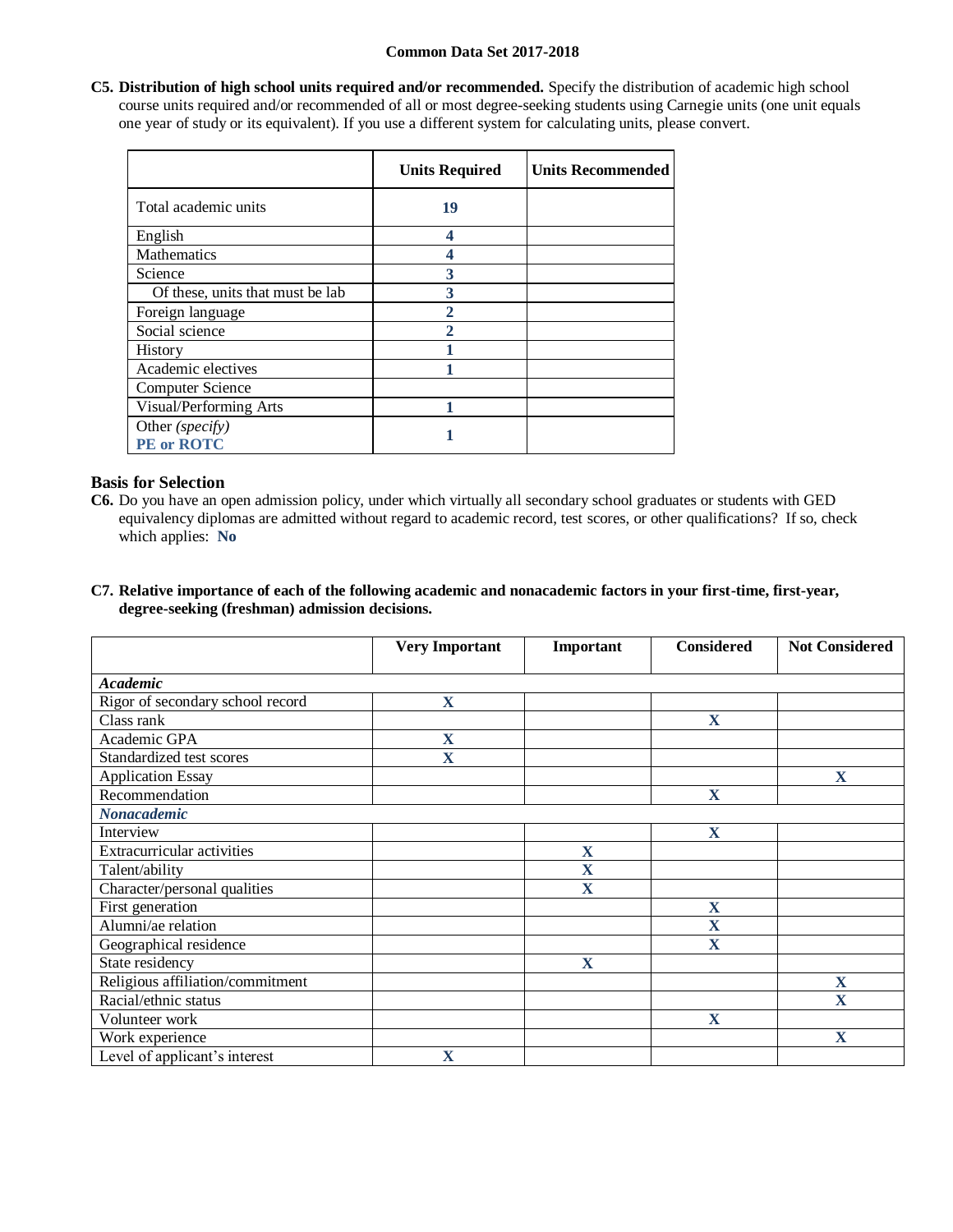# **SAT and ACT Policies**

#### **C8. Entrance exams**

A. Does your institution make use of SAT, ACT, or SAT Subject Test scores in **admission** decisions for first-time, first-year, degree-seeking applicants? **Yes**

If yes, place check marks in the appropriate boxes below to reflect your institution's policies for use in admission for **Fall 2019.**

|                                            | <b>ADMISSION</b> |           |                                   |                                        |                 |
|--------------------------------------------|------------------|-----------|-----------------------------------|----------------------------------------|-----------------|
|                                            | Require          | Recommend | <b>Require for</b><br><b>Some</b> | <b>Consider If</b><br><b>Submitted</b> | <b>Not Used</b> |
| SAT or ACT                                 | $\mathbf X$      |           |                                   |                                        |                 |
| ACT only                                   |                  |           |                                   |                                        |                 |
| SAT only                                   |                  |           |                                   |                                        |                 |
| SAT and SAT Subject Tests or<br><b>ACT</b> |                  |           |                                   |                                        |                 |
| <b>SAT Subject Tests</b>                   |                  |           |                                   |                                        |                 |

B. If your institution will make use of the ACT in admission decisions for first-time, first-year, degree-seeking applicants for Fall 2019 please indicate which ONE of the following applies (regardless of whether the writing score will be used in the admissions process):

## **ACT with or without writing accepted**

If your institution will make use of the SAT in admission decisions for first-time, first-year, degree-seeking applicants for Fall 2019 please indicate which ONE of the following applies (regardless of whether the Essay score will be used in the admissions process):

#### **SAT with or without ESSAY component accepted**

C. Please indicate how your institution will use the SAT or ACT essay component; check all that apply.

|                                              | SAT essay | ACT essay |
|----------------------------------------------|-----------|-----------|
| For admission                                |           |           |
| For placement                                |           |           |
| For advising                                 |           |           |
| In place of an application essay             |           |           |
| As a validity check on the application essay |           |           |
| No college policy as of now                  |           |           |
| Not using essay component                    |           |           |

D. In addition, does your institution use applicants' test scores for academic advising? **Yes**

- E. Latest date by which SAT or ACT scores must be received for fall-term admission Latest date by which SAT Subject Test scores must be received for fall-term admission\_
- F. If necessary, use this space to clarify your test policies (e.g., if tests are recommended for some students, or if tests are not required of some students): **Rolling Admissions: No Deadlines**
- G. Please indicate which tests your institution uses for **placement (e.g., state tests): SAT**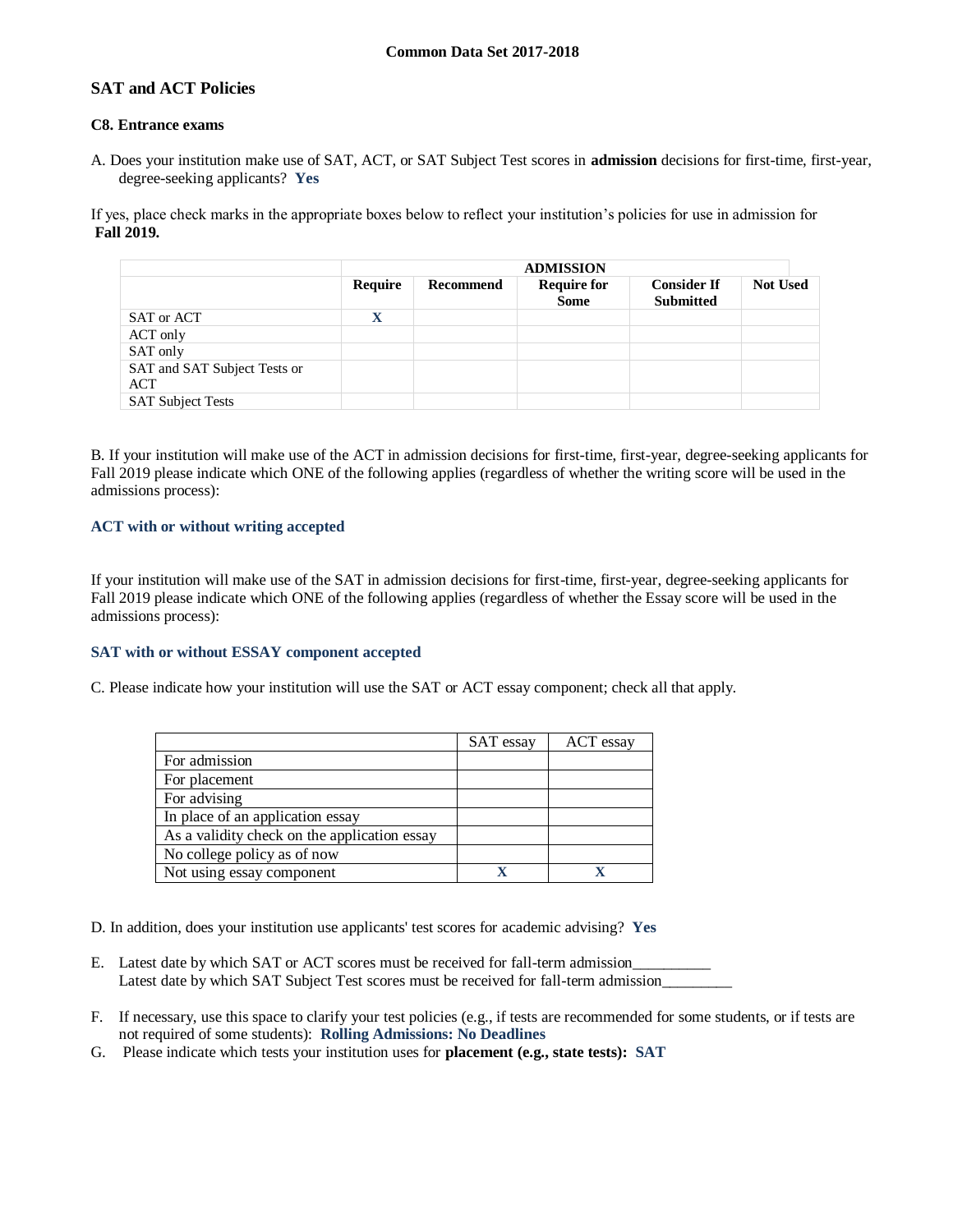# **Freshman Profile**

Provide information for **ALL enrolled, degree-seeking, full-time and part-time, first-time, first-year (freshman) students**  enrolled in Fall 2017, including students who began studies during summer, international students/nonresident aliens, and students admitted under special arrangements.

**C9. Percent and number of first-time, first-year (freshman) students enrolled in Fall 2017 who submitted national standardized (SAT/ACT) test scores.** Include information for **ALL enrolled, degree-seeking, first-time, first-year (freshman) students who submitted test scores**. Do not include partial test scores (e.g., mathematics scores but not critical reading for a category of students) or combine other standardized test results (such as TOEFL) in this item. Do not convert SAT scores to ACT scores and vice versa. *Do* convert Old SAT scores to New SAT scores using the College Board's concordance tools and tables (sat.org/concordance).

| Percent submitting SAT scores | 44% | Number submitting SAT scores | 302 |
|-------------------------------|-----|------------------------------|-----|
| Percent submitting ACT scores | 49% | Number submitting ACT scores | 340 |

For each assessment listed below, report the score that represents the 25<sup>th</sup> percentile (the score that 25 percent of the freshman population scored at or below) and the 75<sup>th</sup> percentile score (the score that 25 percent scored at or above).

| Assessment                             | <b>25th Percentile Score</b> | <b>75th Percentile Score</b> |
|----------------------------------------|------------------------------|------------------------------|
| SAT Evidence-Based Reading and Writing | 510                          | 610                          |
| <b>SAT Math</b>                        | 510                          | 610                          |
| <b>ACT</b> Composite                   |                              |                              |

Percent of first-time, first-year (freshman) students with scores in each range:

| Score   | <b>SAT Evidence-Based</b>  | <b>SAT Math</b> |
|---------|----------------------------|-----------------|
| Range   | <b>Reading and Writing</b> |                 |
| 700-800 | 2%                         | 4%              |
| 600-699 | 32%                        | 23%             |
| 500-599 | 48%                        | 53%             |
| 400-499 | 17%                        | 20%             |
| 300-399 | $1\%$                      | 0%              |
| 200-299 | $0\%$                      | 0%              |
|         | 100%                       | 100%            |

| Score Range | <b>ACT</b> |
|-------------|------------|
|             | Composite  |
| $30 - 36$   | 9%         |
| 24-29       | 34%        |
| 18-23       | 54%        |
| $12 - 17$   | 3%         |
| $6 - 11$    | $0\%$      |
| Below 6     | $0\%$      |
|             | 100%       |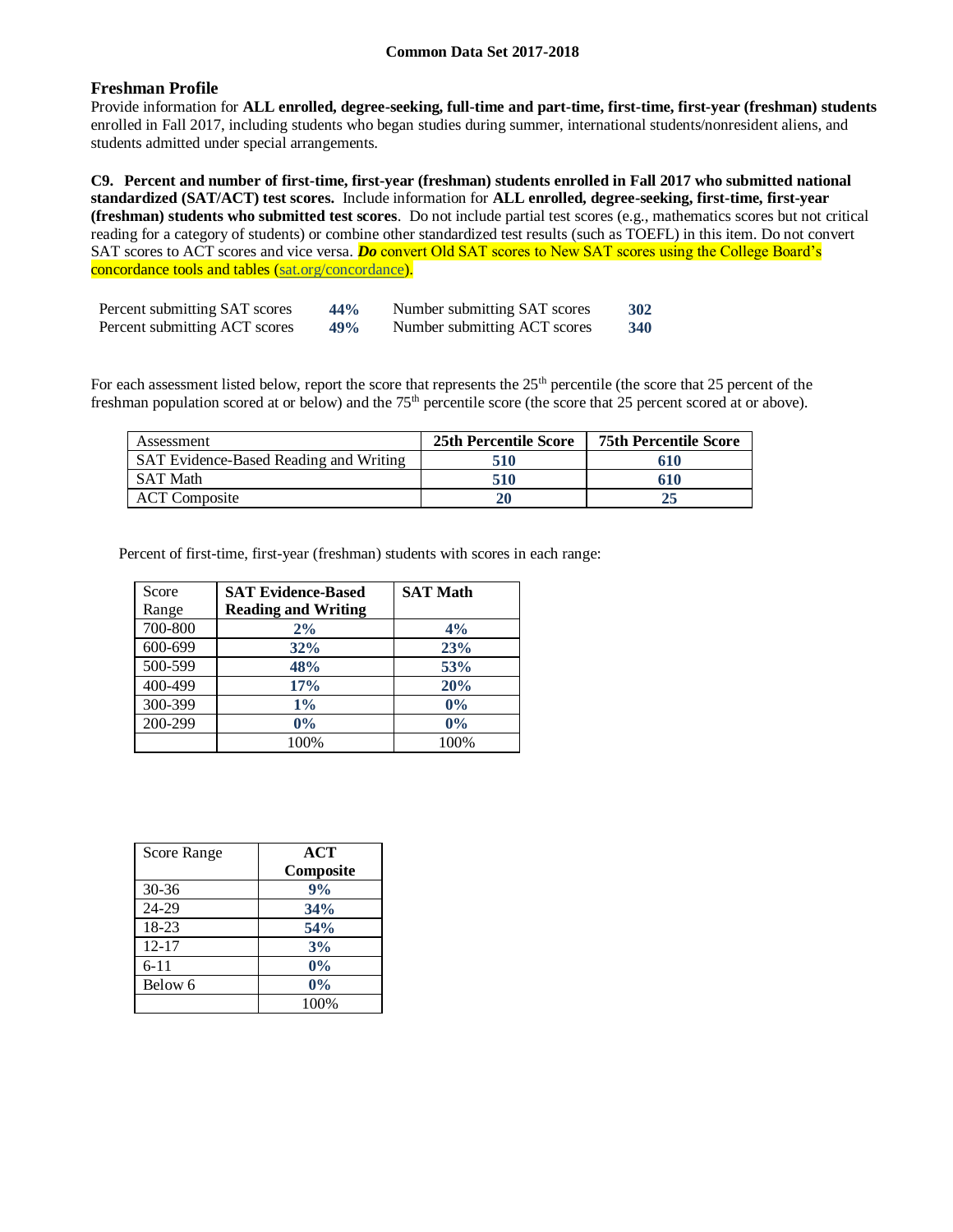#### **C10. Percent of all degree-seeking, first-time, first-year (freshman) students who had high school class rank within each of the following ranges (report information for those students from whom you collected high school rank information).**

Percent in top tenth of high school graduating class **9%** Percent in top quarter of high school graduating class **30%** Percent in top half of high school graduating class **64%** Percent in bottom half of high school graduating class **36%** Percent in bottom quarter of high school graduating class **9%** Percent of total first-time, first-year (freshman) students who submitted high school class rank: **81%**  $\{$  Top half + bottom half = 100%.

### **C11. Percentage of all enrolled, degree-seeking, first-time, first-year (freshman) students who had high school gradepoint averages within each of the following ranges (using 4.0 scale). Report information only for those students from whom you collected high school GPA.**

| Percent who had GPA of 3.75 and higher    | 45%    |
|-------------------------------------------|--------|
| Percent who had GPA between 3.50 and 3.74 | 15%    |
| Percent who had GPA between 3.25 and 3.49 | 18%    |
| Percent who had GPA between 3.00 and 3.24 | 9%     |
| Percent who had GPA between 2.50 and 2.99 | $11\%$ |
| Percent who had GPA between 2.0 and 2.49  | 2%     |
| Percent who had GPA between 1.0 and 1.99  | $0\%$  |
| Percent who had GPA below 1.0             | $0\%$  |
|                                           |        |

#### **C12. Average high school GPA of all degree-seeking, first-time, first-year (freshman) students who submitted GPA: 3.68**

Percent of total first-time, first-year (freshman) students who submitted high school GPA: **100%**

#### **Admission Policies**

#### **C13. Application fee**

| Does your institution have an application fee?       | <b>Yes</b> |
|------------------------------------------------------|------------|
| Amount of application fee:                           | \$40       |
| Can it be waived for applicants with financial need? | Yes        |

## **If you have an application fee and an on-line application option, please indicate policy for students who apply on-line: Same fee**

#### **Can on-line application fee be waived for applicants with financial need? No**

#### **C14. Application closing date**

Does your institution have an application closing date? **No**

#### **C15. Are first-time, first-year students accepted for terms other than the fall? No**

#### **C16. Notification to applicants of admission decision sent** *(fill in one only)*

On a rolling basis beginning (date): **July 15**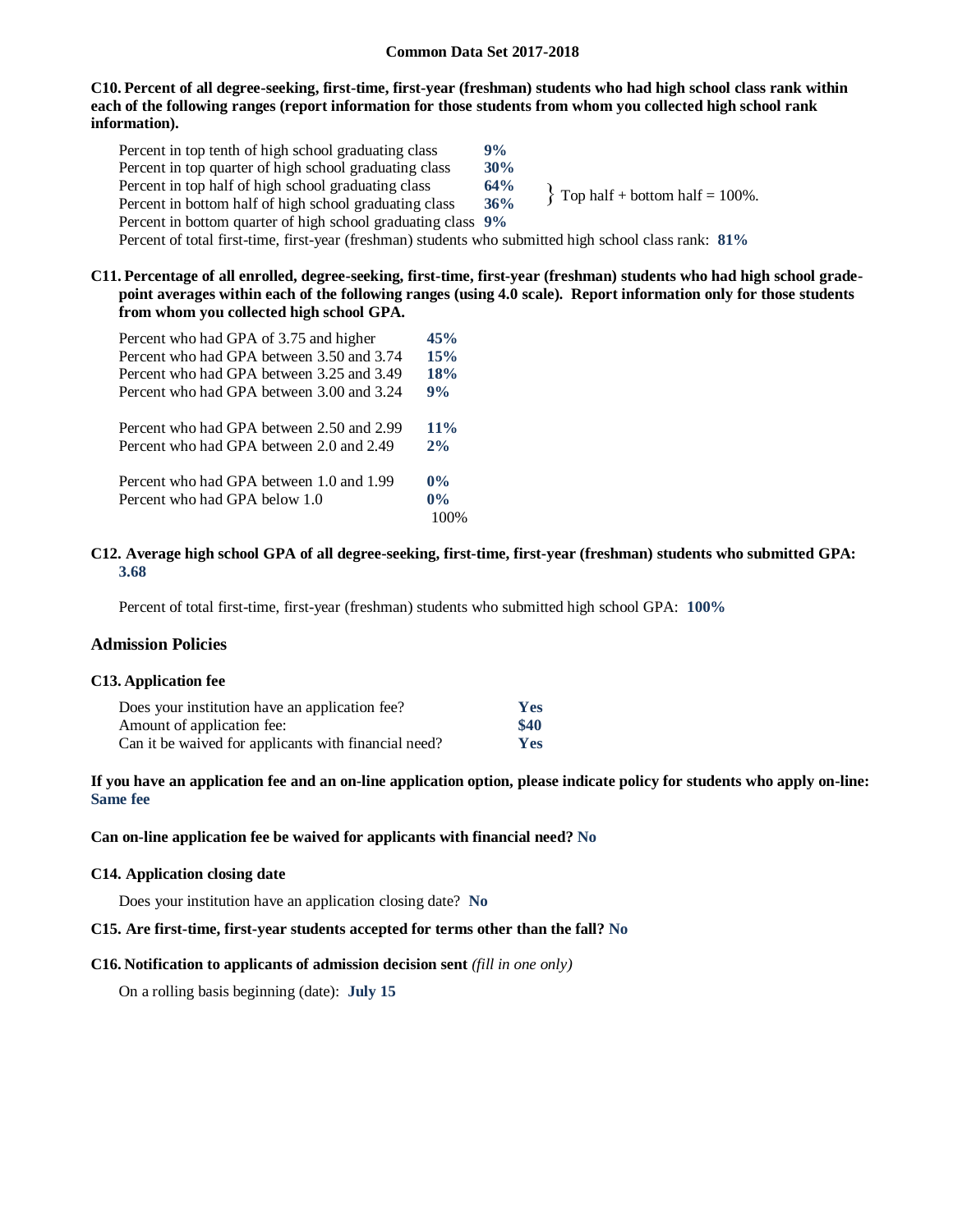### **C17. Reply policy for admitted applicants** *(fill in one only)*

Must reply by (date): **May 1** Amount of housing deposit: **\$300** Refundable if student does not enroll? **X** Yes, in full **by May 1**

- **C18. Deferred admission:** Does your institution allow students to postpone enrollment after admission? **No**
- **C19. Early admission of high school students:** Does your institution allow high school students to enroll as full-time, firsttime, first-year (freshman) students one year or more before high school graduation? **No**

### **Early Decision and Early Action Plans**

- **C21. Early decision:** Does your institution offer an early decision plan (an admission plan that permits students to apply and be notified of an admission decision well in advance of the regular notification date and that asks students to commit to attending if accepted) for first-time, first-year (freshman) applicants for fall enrollment? **No**
- **C22. Early action:** Do you have a nonbinding early action plan whereby students are notified of an admission decision well in advance of the regular notification date but do not have to commit to attending your college? **No**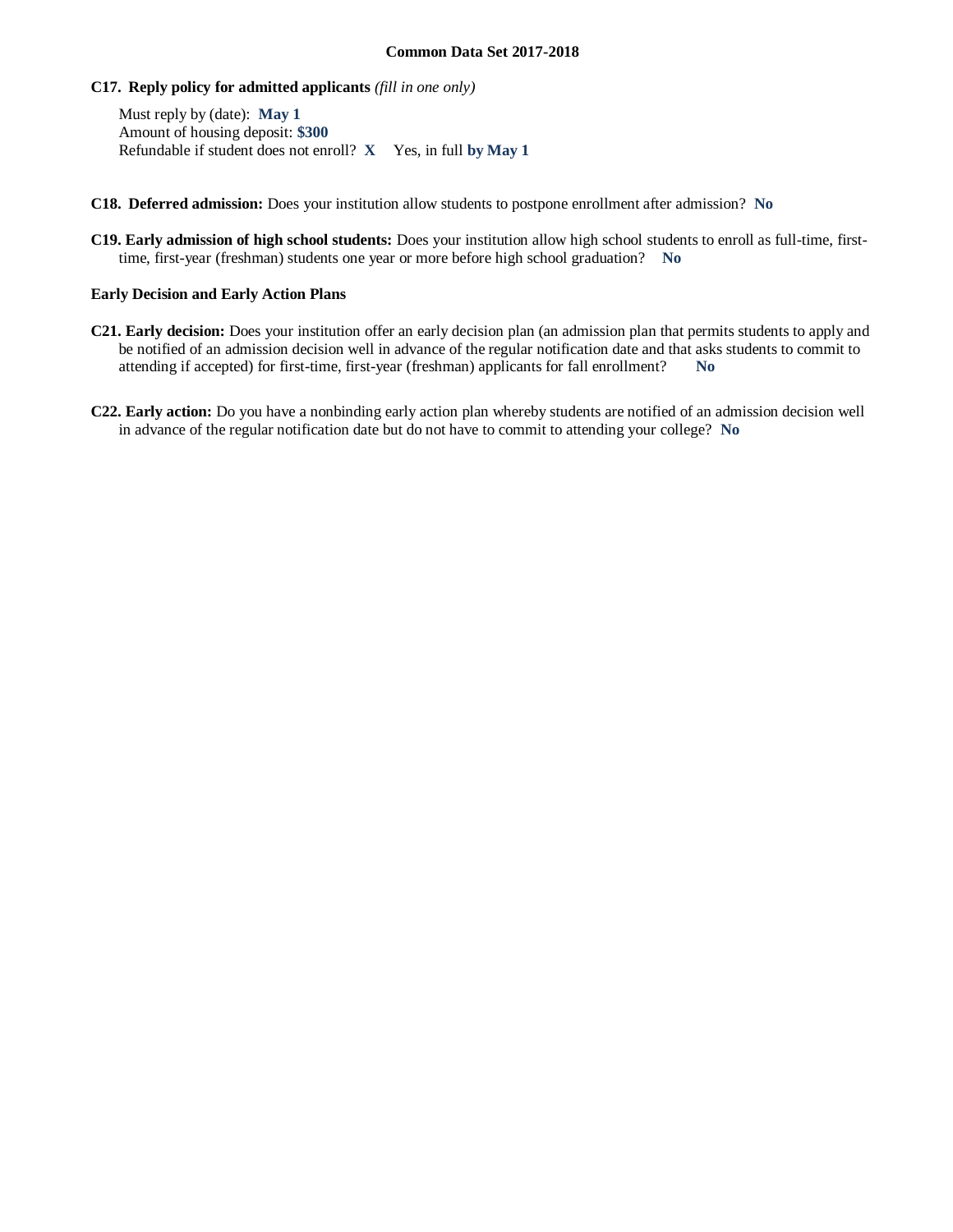# **D. TRANSFER ADMISSION**

# **Fall Applicants**

- **D1.** Does your institution enroll transfer students? **Yes** If yes, may transfer students earn advanced standing credit by transferring credits earned from course work completed at other colleges/universities? **Yes**
- **D2.** Provide the number of students who applied, were admitted, and enrolled as degree-seeking transfer students in Fall 2017.

|       | <b>Applicants</b> | <b>Admitted Applicants</b> | <b>Enrolled Applicants</b> |
|-------|-------------------|----------------------------|----------------------------|
| Men   | 324               | 154                        | 107                        |
| Women | 164               | 57                         | 35                         |
| Total | 488               | 211                        | 142                        |

### **Application for Admission**

- **D3.** Indicate terms for which transfers may enroll: **Fall**
- **D4.** Must a transfer applicant have a minimum number of credits completed or else must apply as an entering freshman? **Yes**

If yes, what is the minimum number of credits and the unit of measure? **24 semester hours**

**D5.** Indicate all items required of transfer students to apply for admission:

|                                                             | <b>Required</b><br>of All | Recommended<br>of All | <b>Recommended</b><br>of Some | <b>Required</b><br>of Some | <b>Not</b><br>required |
|-------------------------------------------------------------|---------------------------|-----------------------|-------------------------------|----------------------------|------------------------|
| High school transcript                                      | X                         |                       |                               |                            |                        |
| College transcript $(s)$                                    | $\mathbf v$               |                       |                               |                            |                        |
| Essay or personal statement                                 |                           |                       |                               |                            |                        |
| Interview                                                   |                           |                       |                               |                            |                        |
| Standardized test scores                                    |                           |                       |                               |                            |                        |
| Statement of good standing<br>from prior institution( $s$ ) |                           |                       |                               |                            |                        |

 $\_$  ,  $\_$  ,  $\_$  ,  $\_$  ,  $\_$  ,  $\_$  ,  $\_$  ,  $\_$  ,  $\_$  ,  $\_$  ,  $\_$  ,  $\_$  ,  $\_$  ,  $\_$  ,  $\_$  ,  $\_$  ,  $\_$  ,  $\_$  ,  $\_$  ,  $\_$  ,  $\_$  ,  $\_$  ,  $\_$  ,  $\_$  ,  $\_$  ,  $\_$  ,  $\_$  ,  $\_$  ,  $\_$  ,  $\_$  ,  $\_$  ,  $\_$  ,  $\_$  ,  $\_$  ,  $\_$  ,  $\_$  ,  $\_$  ,  $\_$  ,  $\_$  ,  $\_$  ,  $\_$  ,  $\_$  ,  $\_$  ,  $\_$  ,  $\_$  ,  $\_$  ,  $\_$  ,  $\_$  ,  $\_$  ,  $\_$  ,  $\_$  ,  $\_$  ,  $\_$  ,  $\_$  ,  $\_$  ,  $\_$  ,  $\_$  ,  $\_$  ,  $\_$  ,  $\_$  ,  $\_$  ,  $\_$  ,  $\_$  ,  $\_$  ,  $\_$  ,  $\_$  ,  $\_$  ,  $\_$  ,  $\_$  ,  $\_$  ,  $\_$  ,  $\_$  ,  $\_$  ,  $\_$  ,

- **D6.** If a minimum high school grade point average is required of transfer applicants, specify (on a 4.0 scale): **2.0**
- **D7**. If a minimum college grade point average is required of transfer applicants, specify (on a 4.0 scale): **2.0**
- **D8**. List any other application requirements specific to transfer applicants: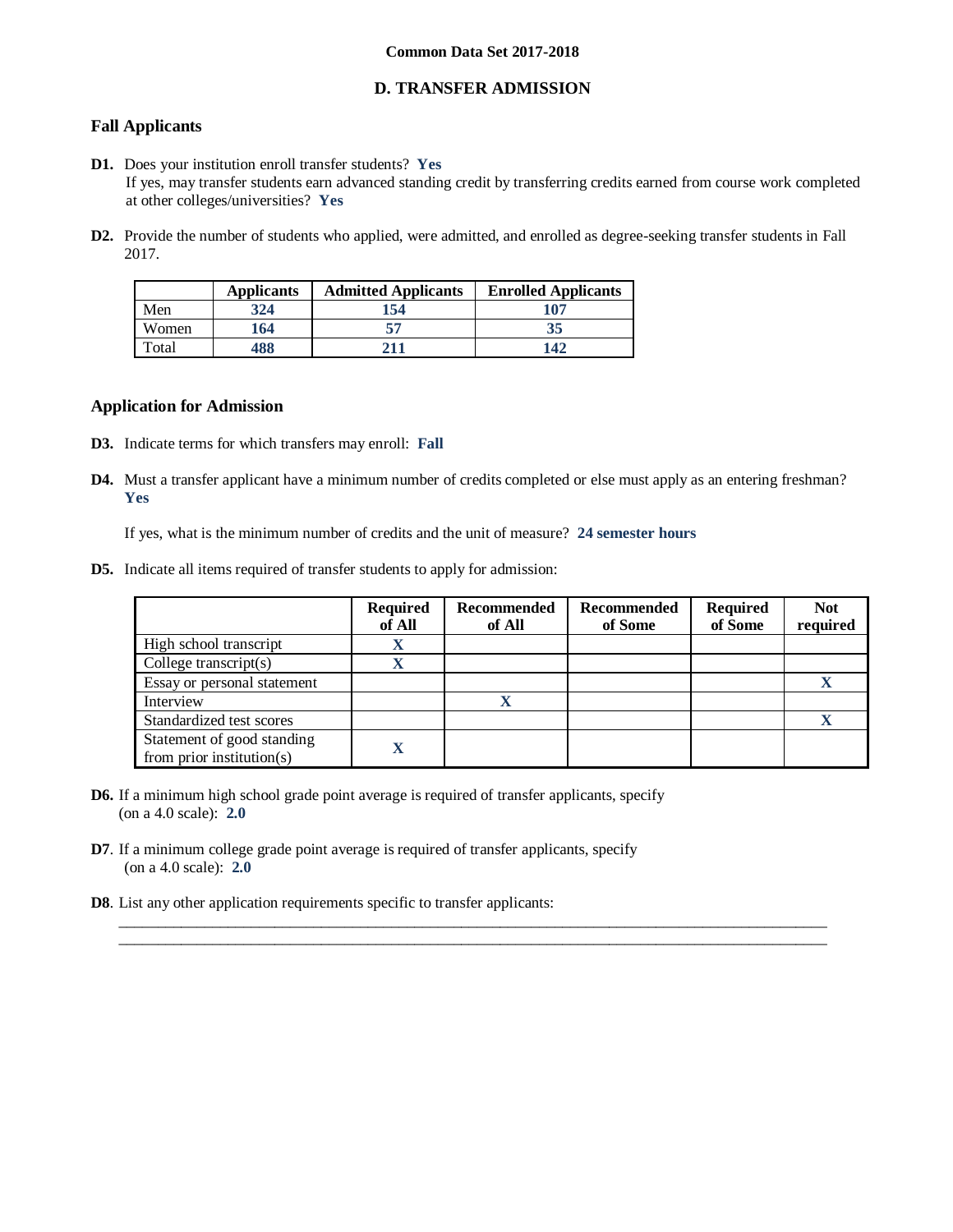**D9.** List application priority, closing, notification, and candidate reply dates for transfer students. If applications are reviewed on a continuous or rolling basis, place a check mark in the "Rolling admission" column.

\_\_\_\_\_\_\_\_\_\_\_\_\_\_\_\_\_\_\_\_\_\_\_\_\_\_\_\_\_\_\_\_\_\_\_\_\_\_\_\_\_\_\_\_\_\_\_\_\_\_\_\_\_\_\_\_\_\_\_\_\_\_\_\_\_\_\_\_\_\_\_\_\_\_\_\_\_\_\_\_\_\_\_\_\_\_\_\_\_ \_\_\_\_\_\_\_\_\_\_\_\_\_\_\_\_\_\_\_\_\_\_\_\_\_\_\_\_\_\_\_\_\_\_\_\_\_\_\_\_\_\_\_\_\_\_\_\_\_\_\_\_\_\_\_\_\_\_\_\_\_\_\_\_\_\_\_\_\_\_\_\_\_\_\_\_\_\_\_\_\_\_\_\_\_\_\_\_\_

|        | <b>Priority Date</b> | <b>Closing Date</b> | <b>Notification Date</b> | <b>Reply Date</b> | <b>Rolling</b><br><b>Admission</b> |
|--------|----------------------|---------------------|--------------------------|-------------------|------------------------------------|
| Fall   |                      |                     |                          |                   |                                    |
| Winter |                      |                     |                          |                   |                                    |
| Spring |                      |                     |                          |                   |                                    |
| Summer |                      |                     |                          |                   |                                    |

**D10.** Does an open admission policy, if reported, apply to transfer students? **No**

**D11**. Describe additional requirements for transfer admission, if applicable:

### **Transfer Credit Policies**

- **D12.** Report the lowest grade earned for any course that may be transferred for credit: **C**
- **D13.** Maximum number of credits or courses that may be transferred from a two-year institution: Number \_\_\_\_\_\_ Unit type \_\_\_\_\_\_\_\_\_\_\_\_
- **D14**. Maximum number of credits or courses that may be transferred from a four-year institution: Number \_\_\_\_\_\_ Unit type \_\_\_\_\_\_\_\_\_\_\_\_

**D15.** Minimum number of credits that transfers must complete at your institution to earn an associate degree: **N/A**

**D16.** Minimum number of credits that transfers must complete at your institution to earn a bachelor's degree: **(see D17)**

**D17.** Describe other transfer credit policies:

**1. A transfer student must have completed a minimum of two semesters as a full-time student (minimum 12 hours each semester) maintaining a GPR of 2.0 (on a 4.0 scale).**

**2. Students are required to earn at The Citadel a minimum of one-half the semester hours prescribed for their major course of study.**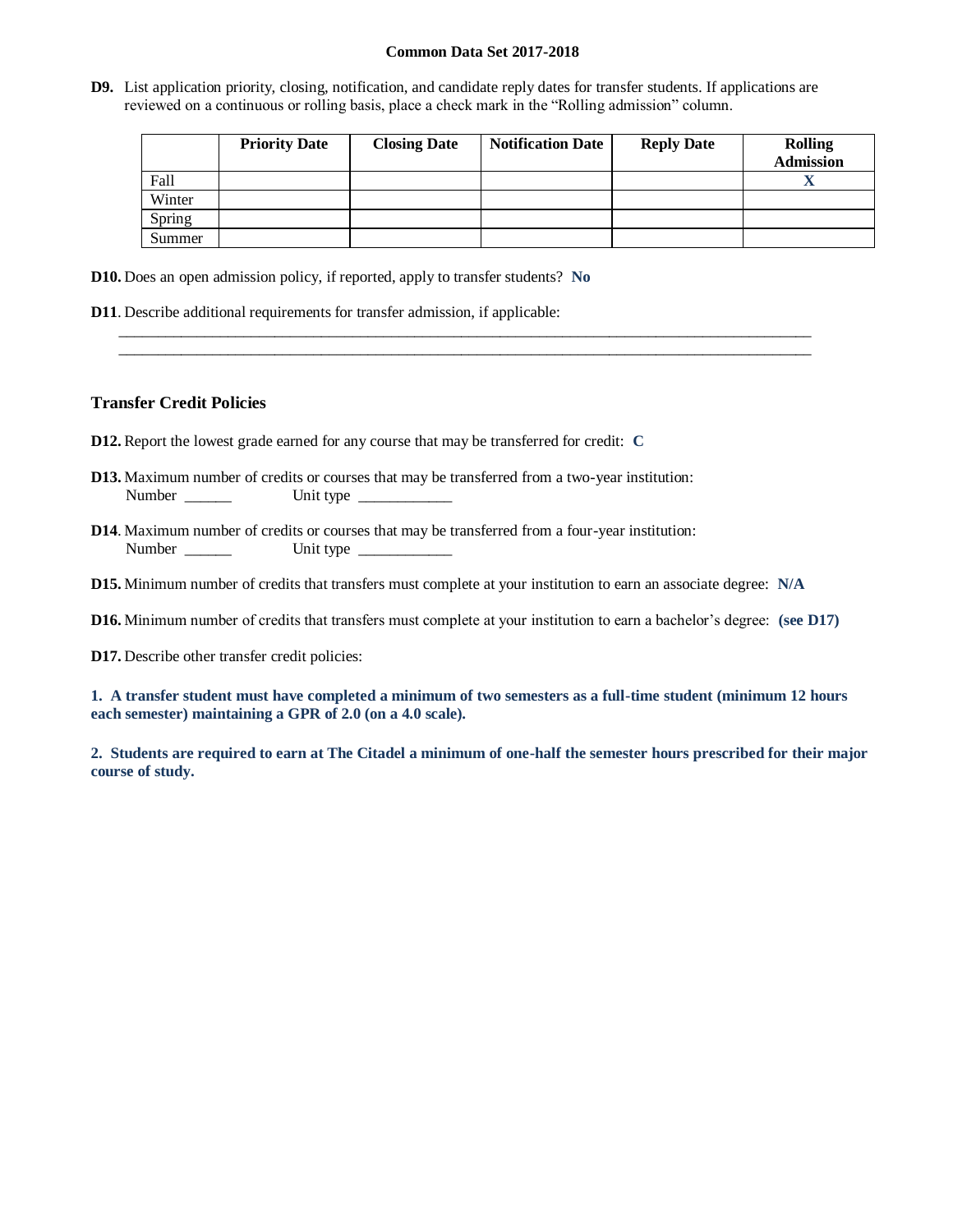# **E. ACADEMIC OFFERINGS AND POLICIES**

**E1. Special study options:** Identify those programs available at your institution. Refer to the glossary for definitions.

| <b>Cooperative education program</b>      | <b>Independent study</b>             |
|-------------------------------------------|--------------------------------------|
| <b>Distance learning</b>                  | <b>Internships</b>                   |
| <b>Double major</b>                       | <b>Study abroad</b>                  |
| <b>English as a Second Language (ESL)</b> | <b>Teacher certification program</b> |
| <b>Honors program</b>                     |                                      |

**E3. Areas in which all or most students are required to complete some course work prior to graduation:**

| <b>Computer literacy</b>               | <b>Mathematics</b>                |
|----------------------------------------|-----------------------------------|
| <b>English (including composition)</b> | Sciences (biological or physical) |
| <b>Foreign languages</b>               | <b>Social science</b>             |
| <b>History</b>                         |                                   |
| <b>Other: ROTC, Leadership</b>         |                                   |

# **F. STUDENT LIFE**

**F1. Percentages of first-time, first-year (freshman) degree-seeking students and degree-seeking undergraduates enrolled in Fall 2017 who fit the following categories:**

| enrolled in Fall 2017 who fit the following categories:              |                                               |                |
|----------------------------------------------------------------------|-----------------------------------------------|----------------|
|                                                                      | First-time, first-year<br>(freshman) students | Undergraduates |
| Percent who are from out of state (exclude international/nonresident |                                               |                |
| aliens from the numerator and denominator)                           | 36%                                           | 33%            |
| Percent of men who join fraternities                                 | $0\%$                                         | $0\%$          |
| Percent of women who join sororities                                 | $0\%$                                         | $0\%$          |
| Percent who live in college-owned, -operated, or -affiliated housing | $100\%$                                       | $100\%$        |
| Percent who live off campus or commute                               | $0\%$                                         | $0\%$          |
| Percent of students age 25 and older                                 | $0\%$                                         | 9%             |
| Average age of full-time students                                    | 18                                            | 20             |
| Average age of all students (full- and part-time)                    | 18                                            | 21             |
|                                                                      |                                               |                |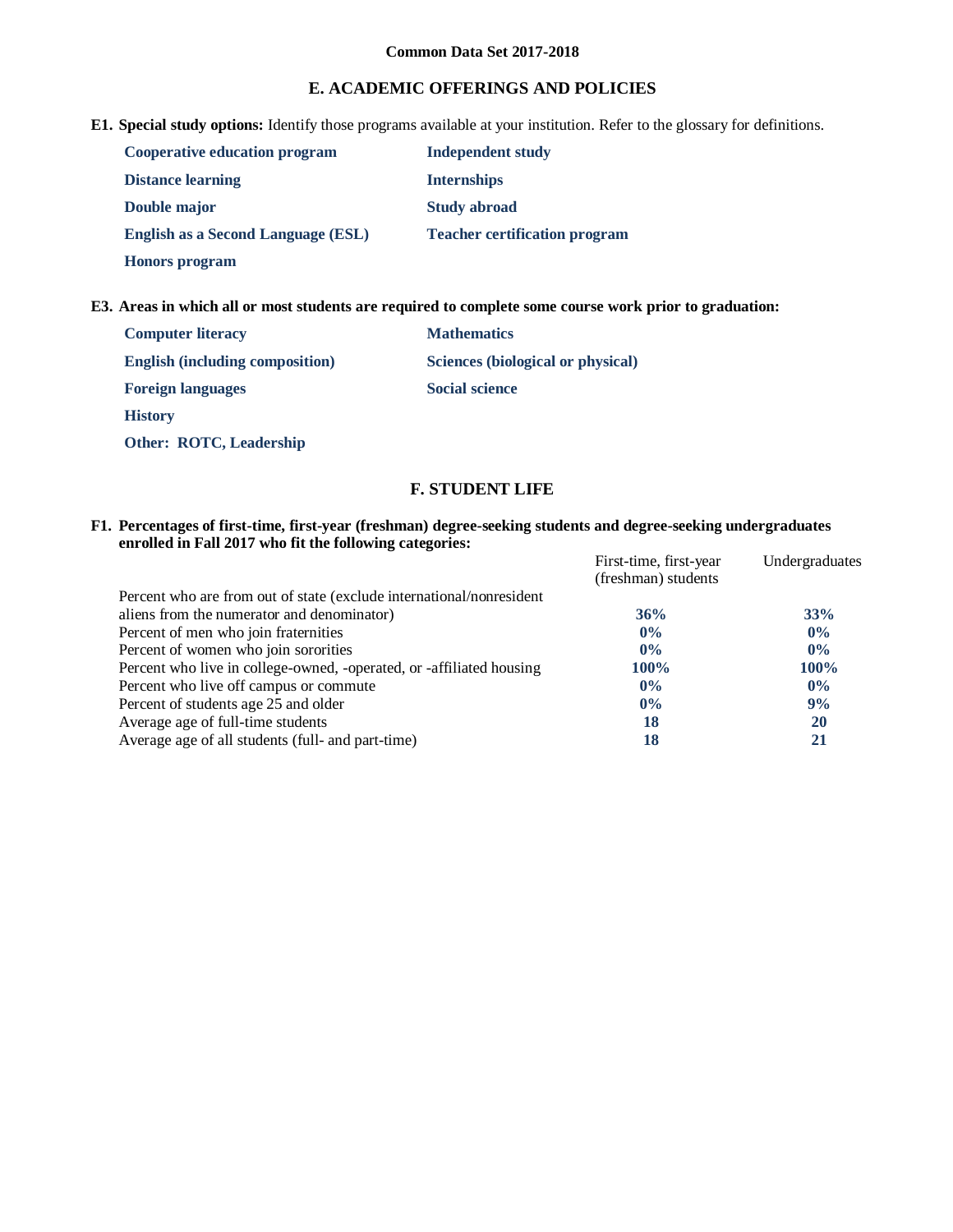- **F2. Activities offered** Identify those programs available at your institution.
	- **Campus Ministries Choral groups Concert band International Student Organization Literary magazine Marching band Pep band Student government Student newspaper Yearbook**
- **F3. ROTC** (program offered in cooperation with Reserve Officers' Training Corps)

Army ROTC is offered: **On campus** Naval ROTC is offered: **On campus** Air Force ROTC is offered: **On campus**

**F4. Housing:** Check all types of college-owned, -operated, or -affiliated housing available for undergraduates at your institution.

**Coed dorms**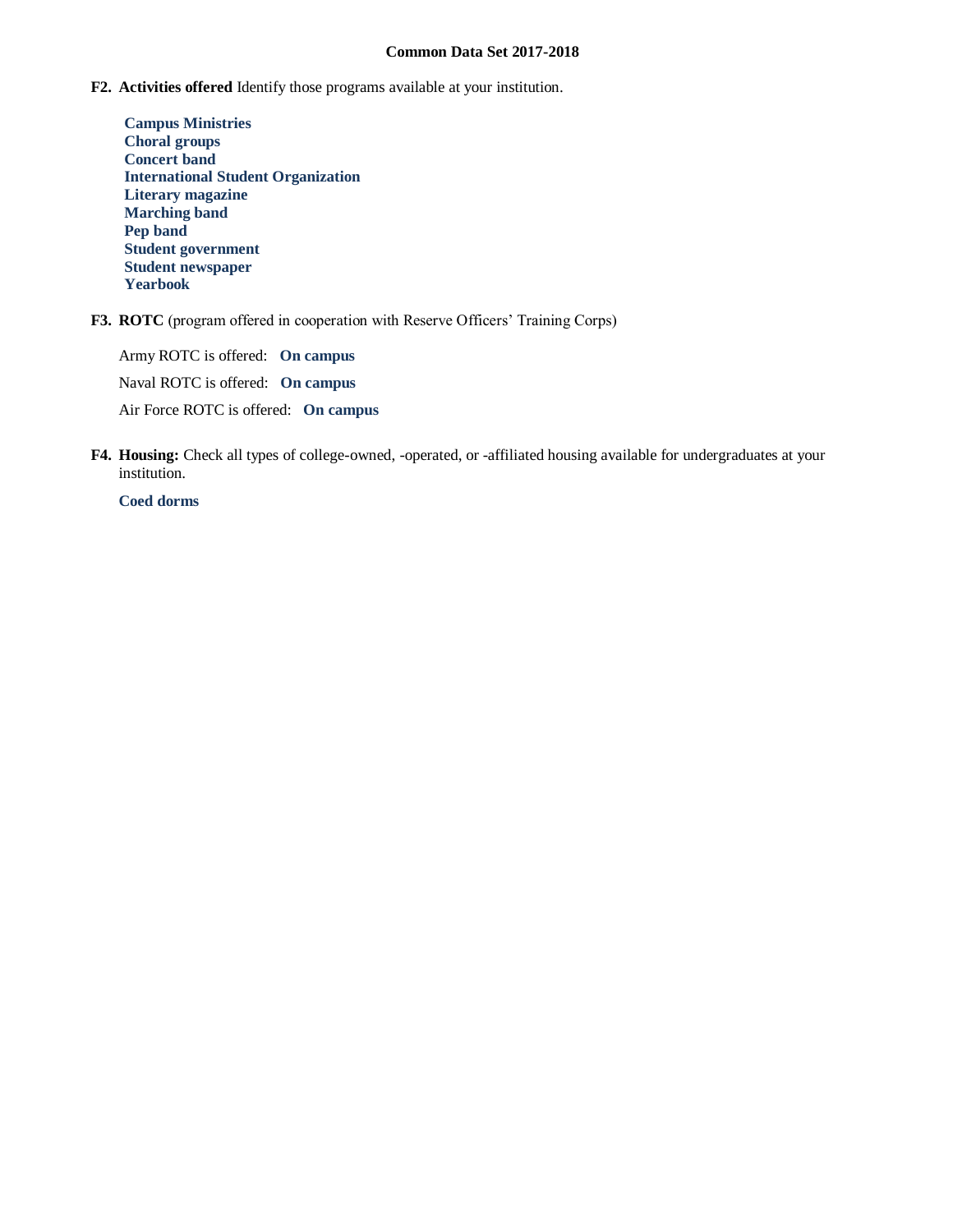# **G. ANNUAL EXPENSES**

#### **G0. Please provide the URL of your institution's net price calculator: http://www.citadel.edu/root/finaid**

### **Provide 2018-2019 academic year costs of attendance for the following categories that are applicable to your institution.**

### **G1. Undergraduate full-time tuition, required fees, room and board**

List the typical tuition, required fees, and room and board for a full-time undergraduate student for the FULL 2018-2019 academic year (30 semester hours or 45 quarter hours for institutions that derive annual tuition by multiplying credit hour cost by number of credits). A full academic year refers to the period of time generally extending from September to June; usually equated to two semesters, two trimesters, three quarters, or the period covered by a four-one-four plan. Room and board is defined as double occupancy and 19 meals per week or the maximum meal plan. **Required fees** include only charges that all full-time students must pay that are *not* included in tuition (e.g., registration, health, or activity fees.) Do *not* include optional fees (e.g., parking, laboratory use).

|                                                                | <b>FIRST-YEAR</b> | <b>UNDERGRADUATES</b> |
|----------------------------------------------------------------|-------------------|-----------------------|
| PUBLIC INSTITUTION<br><b>Tuition and Fees:</b><br>In-district: | \$14,135          | \$13,970              |
| In-state (out-of-district):                                    | \$14,135          | \$13,970              |
| Out-of-state:                                                  | \$36,551          | \$36,389              |
| <b>NONRESIDENT ALIEN:</b><br>Tuition:                          | \$36,551          | \$36,389              |
| <b>ROOM AND BOARD:</b><br>(on-campus)                          | \$7,442           | \$7,442               |

### **ESTIMATED TUITION AND FEES FOR CADETS**

**G2. Number of credits per term a student can take for the stated full-time tuition** 

- **G3. Do tuition and fees vary by year of study (e.g., sophomore, junior, senior)?**
- **G4. Do tuition and fees vary by undergraduate instructional program?**

**G5. Provide the estimated expenses for a typical full-time undergraduate student:**

|                     | <b>Residents</b>   | Commuters – not living at home |
|---------------------|--------------------|--------------------------------|
|                     | (Cadets)           | (Evening Undergraduate)        |
| Books and supplies: | \$8,029 (freshmen) | \$852                          |
| Room and Board:     |                    | \$18,545                       |
| Transportation:     | \$1,924            | \$2,515                        |
| Other expenses:     | \$1,950            | \$4,602                        |

## **G6. Undergraduate per-credit-hour charges (tuition only):**

| PUBLIC INSTITUTIONS<br>In-district: | \$485 |
|-------------------------------------|-------|
| In-state (out-of-district):         | \$485 |
| Out-of-state:                       | \$902 |
| NONRESIDENT ALIENS:                 | \$902 |
| ONLINE:                             | \$500 |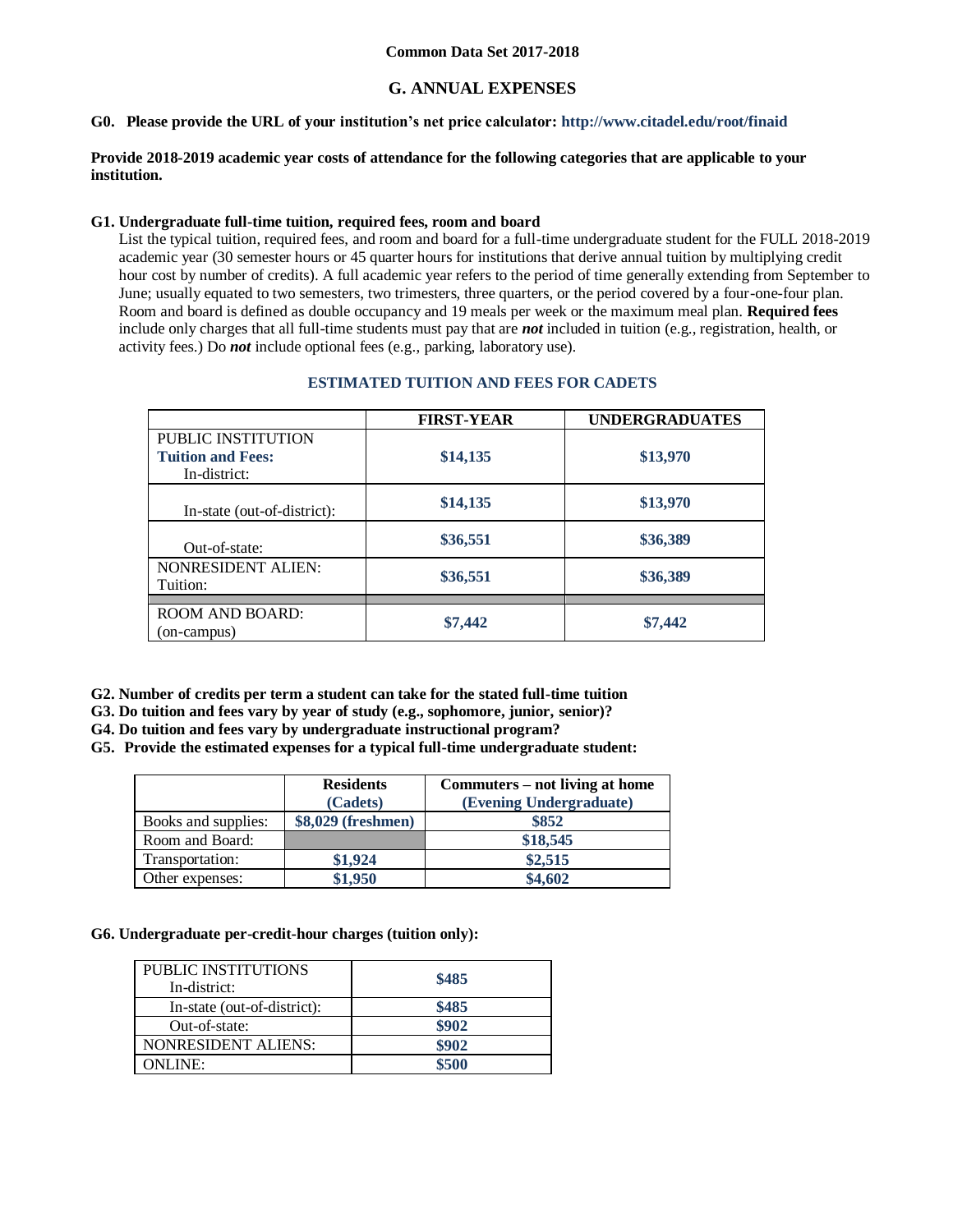# **H. FINANCIAL AID**

### **Aid Awarded to Enrolled Undergraduates**

**H1.** Enter total dollar amounts **awarded** to enrolled full-time and less than full-time degree-seeking undergraduates **(using the same cohort reported in CDS Question B1, "total degree-seeking" undergraduates)** in the following categories. (Note: If the data being reported are final figures for the 2016-2017 academic year (see the next item below), use the 2016-2017 academic year's CDS Question B1 cohort.) Include aid awarded to international students (i.e., those not qualifying for federal aid). **Aid that is non-need-based but that was used to meet need should be reported in the need-based aid column. (For a suggested order of precedence in assigning categories of aid to cover need, see the entry for "non-need-based scholarship or grant aid" on the last page of the definitions section.)**

Indicate the academic year for which data are reported for **items H1**, **H2**, **H2A**, and **H6** below: **2017-2018 estimated** 

Which needs-analysis methodology does your institution use in awarding institutional aid? **(Formerly H3) Federal methodology (FM)**

|                                                                                                                                                                                         | <b>Need-based</b><br>(Include non-need-based aid use to | Non-need-based<br>(Exclude non-need-based |
|-----------------------------------------------------------------------------------------------------------------------------------------------------------------------------------------|---------------------------------------------------------|-------------------------------------------|
|                                                                                                                                                                                         | meet need.)                                             | aid used to meet need.)                   |
|                                                                                                                                                                                         | \$                                                      | \$                                        |
| <b>Scholarships/Grants</b>                                                                                                                                                              |                                                         |                                           |
| Federal                                                                                                                                                                                 | \$3,048,749                                             | \$58,518                                  |
| State (i.e., all states, not only the state in<br>which your institution is located)                                                                                                    | \$2,879,907                                             | \$1,864,050                               |
| Institutional: Endowed scholarships,<br>annual gifts and tuition funded grants,<br>awarded by the college, excluding athletic<br>aid and tuition waivers (which are<br>reported below). | \$4,996,115                                             | \$2,002,227                               |
| Scholarships/grants from external sources<br>(e.g., Kiwanis, National Merit) not<br>awarded by the college                                                                              | \$6,922,281                                             | \$5,220,883                               |
| <b>Total Scholarships/Grants</b>                                                                                                                                                        | \$17,847,051                                            | \$9,145,677                               |
| Self-Help                                                                                                                                                                               |                                                         |                                           |
| Student loans from all sources (excluding<br>parent loans)                                                                                                                              | \$12,470,578                                            | \$2,944,517                               |
| Federal Work-Study                                                                                                                                                                      | \$143,389                                               |                                           |
| State and other (e.g., institutional) work-<br>study/employment (Note: Excludes<br>Federal Work-Study captured above.)                                                                  |                                                         |                                           |
| <b>Total Self-Help</b>                                                                                                                                                                  | \$12,613,967                                            | \$2,944,517                               |
| <b>Parent Loans</b>                                                                                                                                                                     | \$8,748,096                                             | \$1,539,116                               |
| <b>Tuition Waivers</b><br>Note: Reporting is optional. Report tuition<br>waivers in this row if you choose to report<br>them. Do not report tuition waivers<br>elsewhere.               | \$330,767                                               | \$132,275                                 |
| <b>Athletic Awards</b>                                                                                                                                                                  | \$3,148,498                                             | \$2,434,682                               |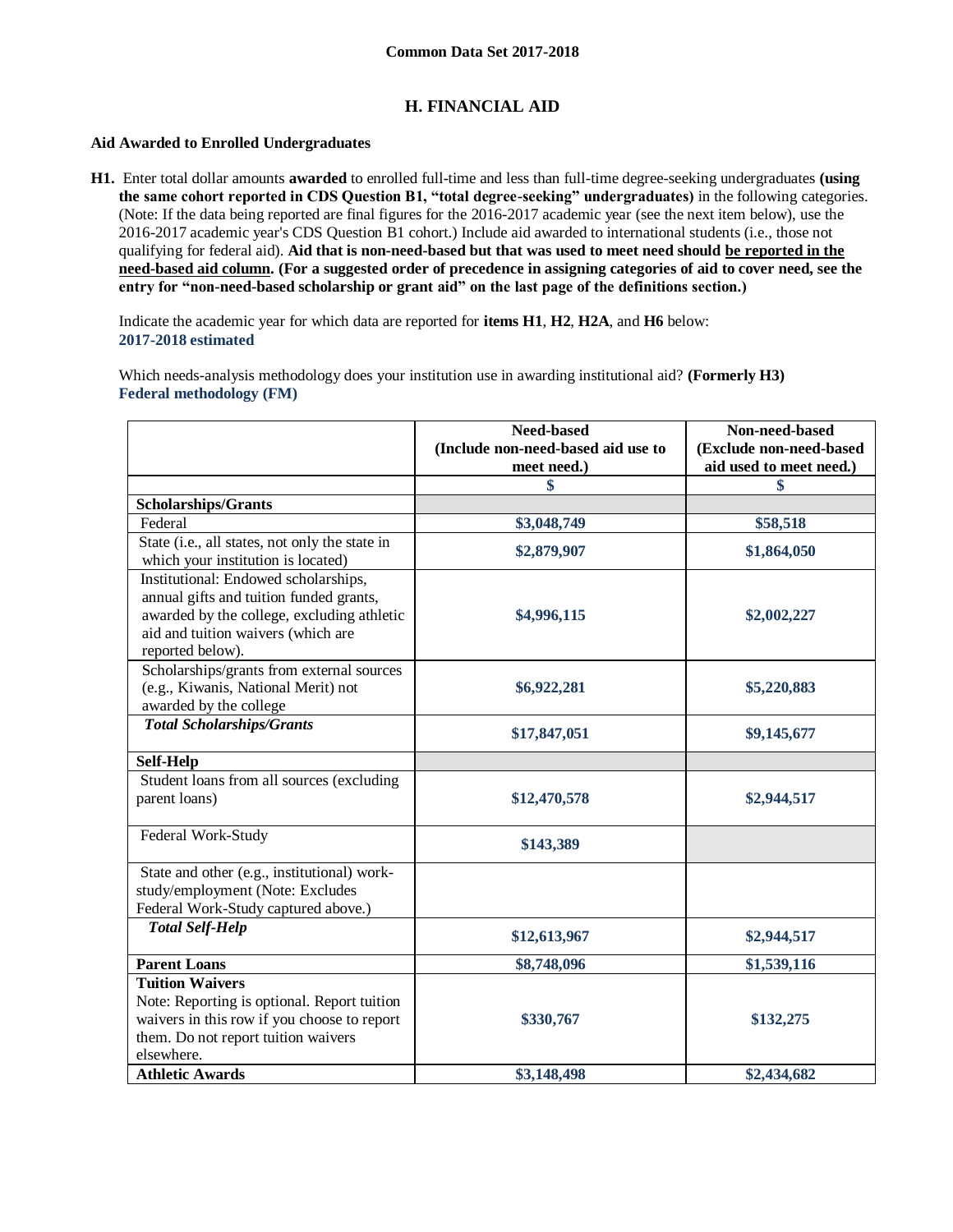**H2. Number of Enrolled Students Awarded Aid:** List the number of degree-seeking full-time and less-than-full-time undergraduates who applied for and were awarded financial aid from any source. **Aid that is non-need-based but that was used to meet need should be counted as need-based aid.** Numbers should reflect the cohort awarded the dollars reported in H1. Note: In the chart below, students may be counted in more than one row, and full-time freshmen should also be counted as full-time undergraduates.

|              |                                                                                                                                                                                                                                                                                        | <b>First-time</b><br><b>Full-time</b> | <b>Full-time</b><br>Undergrad | <b>Less Than</b><br><b>Full-time</b> |
|--------------|----------------------------------------------------------------------------------------------------------------------------------------------------------------------------------------------------------------------------------------------------------------------------------------|---------------------------------------|-------------------------------|--------------------------------------|
|              |                                                                                                                                                                                                                                                                                        | Freshmen                              | (Incl. Fresh)                 | <b>Undergrad</b>                     |
| a)           | Number of degree-seeking undergraduate students (CDS Item B1 if<br>reporting on Fall 2017 cohort)                                                                                                                                                                                      | 687                                   | 2558                          | 256                                  |
| b)           | Number of students in line a who applied for need-based financial aid                                                                                                                                                                                                                  | 598                                   | 1921                          | 170                                  |
| $\mathbf{c}$ | Number of students in line <b>b</b> who were determined to have financial need                                                                                                                                                                                                         | 474                                   | 1512                          | 151                                  |
| $\mathbf{d}$ | Number of students in line c who were awarded any financial aid                                                                                                                                                                                                                        | 458                                   | 1465                          | 143                                  |
| e)           | Number of students in line d who were awarded any need-based<br>scholarship or grant aid                                                                                                                                                                                               | 397                                   | 1215                          | 105                                  |
| f            | Number of students in line d who were awarded any need-based self-help<br>aid                                                                                                                                                                                                          | 354                                   | 1116                          | 102                                  |
| g)           | Number of students in line d who were awarded any non-need-based<br>scholarship or grant aid                                                                                                                                                                                           | 59                                    | 288                           | 7                                    |
| h)           | Number of students in line d whose need was fully met (exclude PLUS<br>loans, unsubsidized loans, and private alternative loans)                                                                                                                                                       | 76                                    | 387                           | 14                                   |
| $\mathbf{i}$ | On average, the percentage of need that was met of students who were<br>awarded any need-based aid. Exclude any aid that was awarded in excess<br>of need as well as any resources that were awarded to replace EFC<br>(PLUS loans, unsubsidized loans, and private alternative loans) | 55%                                   | 62%                           | 46%                                  |
| $\mathbf{j}$ | The average financial aid package of those in line $\overline{d}$ . Exclude any<br>resources that were awarded to replace EFC (PLUS loans, unsubsidized<br>loans, and private alternative loans)                                                                                       | \$15,346                              | \$17,136                      | \$8,493                              |
| k)           | Average need-based scholarship or grant award of those in line e                                                                                                                                                                                                                       | \$14,764                              | \$16,862                      | \$7,994                              |
| $\bf{l}$     | Average need-based self-help award (excluding PLUS loans,<br>unsubsidized loans, and private alternative loans) of those in line f                                                                                                                                                     | \$3,372                               | \$4,292                       | \$3,921                              |
| m)           | Average need-based loan (excluding PLUS loans, unsubsidized loans,<br>and private alternative loans) of those in line f who were awarded a need-<br>based loan                                                                                                                         | \$3,367                               | \$4,191                       | \$3,929                              |

**H2A. Number of Enrolled Students Awarded Non-need-based Scholarships and Grants:** List the number of degreeseeking full-time and less-than-full-time undergraduates who had no financial need and who were awarded institutional non-need-based scholarship or grant aid. Numbers should reflect the cohort awarded the dollars reported in H1. Note: In the chart below, students may be counted in more than one row, and full-time freshmen should also be counted as full-time undergraduates.

|          |                                                                                                                                                                                                               | <b>First-time</b>            | <b>Full-time</b>           | <b>Less Than</b>                     |
|----------|---------------------------------------------------------------------------------------------------------------------------------------------------------------------------------------------------------------|------------------------------|----------------------------|--------------------------------------|
|          |                                                                                                                                                                                                               | <b>Full-time</b><br>Freshmen | Undergrad<br>(Incl. Fresh) | <b>Full-time</b><br><b>Undergrad</b> |
| n)       | Number of students in line a who had no financial need and who were<br>awarded institutional non-need-based scholarship or grant aid (exclude<br>those who were awarded athletic awards and tuition benefits) | 139                          | 589                        | 12                                   |
| $\Omega$ | Average dollar amount of institutional non-need-based scholarship and<br>grant aid awarded to students in line <b>n</b>                                                                                       | \$8,233                      | \$15,228                   | \$15,875                             |
| p)       | Number of students in line a who were awarded an institutional non-<br>need-based athletic scholarship or grant                                                                                               | 80                           | 268                        | 13                                   |
| q)       | Average dollar amount of institutional non-need-based athletic<br>scholarships and grants awarded to students in line <b>p</b>                                                                                | \$24,204                     | \$22,263                   | \$6,136                              |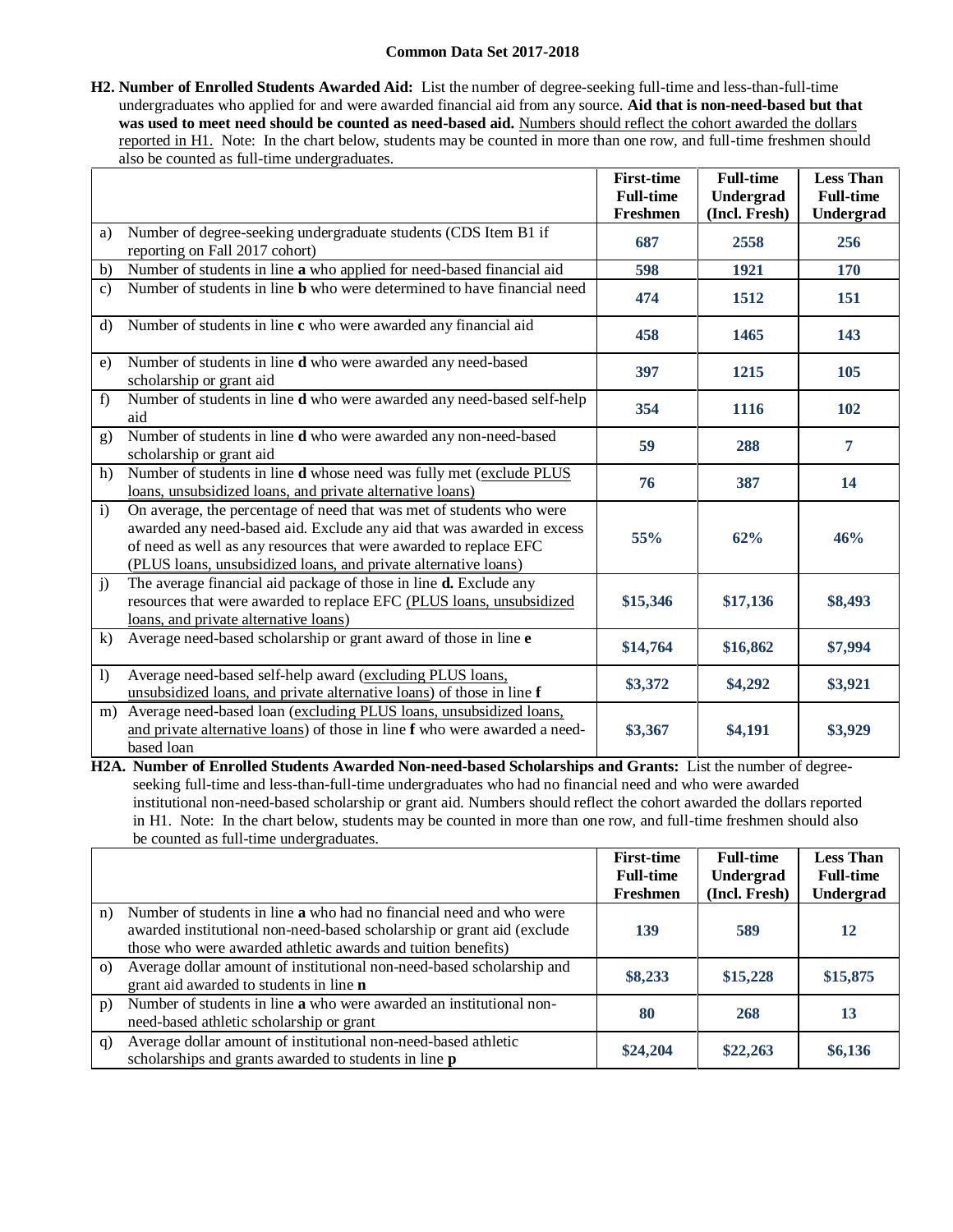Note: These are the graduates and loan types to include and exclude in order to fill out CDS H4 and H5. Include:

- \* 2017 undergraduate class: all students who started at your institution as first-time students and received a bachelor's degree between July 1, 2016 and June 30, 2017.
- \* only loans made to students who borrowed while enrolled at your institution.
- co-signed loans.

## Exclude:

- \* students who transferred in.
- \* money borrowed at other institutions.
- parent loans
- \* students who did not graduate or who graduated with another degree or certificate (but no bachelor's degree.

H4. Provide the number of students in the 2017 undergraduate class who started at your institution as first-time students and received a bachelor's degree between July 1, 2016 and June 30, 2017. Exclude students who transferred into your institution. **483**

H5. Number and percent of students in class (defined in H4 above) borrowing from federal, non-federal, and any loan sources, and the average (or mean) amount borrowed. NOTE: The "Average per-undergraduate-borrower cumulative principal borrowed," is designed to provide better information about student borrowing from federal and nonfederal (institutional, state, commercial) sources. The numbers, percentages, and averages for each row should be based only on the loan source specified for the particular row. For example, the federal loans average (row b) should only be the cumulative average of federal loans and the private loans average (row e) should only be the cumulative average of private loans.

| Source/Type of Loan                                                                                                                                                                                                                                                | Number in the<br>class (defined in<br>H <sub>4</sub> above) who<br>borrowed from<br>the types of loans<br>specified in the<br>first column | Percent of the<br>class (defined<br>above) who<br>borrowed from<br>the types of<br>loans specified in<br>the first<br>column (nearest<br>$1\%$ ) | Average per-undergraduate-<br>borrower cumulative principal<br>borrowed from the types of<br>loans specified in the first<br>column (nearest \$1) |
|--------------------------------------------------------------------------------------------------------------------------------------------------------------------------------------------------------------------------------------------------------------------|--------------------------------------------------------------------------------------------------------------------------------------------|--------------------------------------------------------------------------------------------------------------------------------------------------|---------------------------------------------------------------------------------------------------------------------------------------------------|
| Any loan program: Federal Perkins,<br>a)<br>Federal Stafford Subsidized and<br>Unsubsidized, institutional, state,<br>private loans that your institution is<br>aware of, etc. Include both Federal<br>Direct Student Loans and Federal<br>Family Education Loans. | 309                                                                                                                                        | 64%                                                                                                                                              | \$32,039                                                                                                                                          |
| Federal loan programs: Federal<br>b)<br>Perkins, Federal Stafford Subsidized<br>and Unsubsidized. Include both<br>Federal Direct Student Loans and<br>Federal Family Education Loans.                                                                              | 301                                                                                                                                        | 62%                                                                                                                                              | \$22,103                                                                                                                                          |
| Institutional loan programs.<br>$\mathbf{c}$                                                                                                                                                                                                                       | $\bf{0}$                                                                                                                                   | $0\%$                                                                                                                                            | \$0                                                                                                                                               |
| $\rm d$<br>State loan programs.                                                                                                                                                                                                                                    | 1                                                                                                                                          | $0\%$                                                                                                                                            | \$10,000                                                                                                                                          |
| Private student loans made by a bank<br>e)<br>or lender.                                                                                                                                                                                                           | 80                                                                                                                                         | 17%                                                                                                                                              | \$40,465                                                                                                                                          |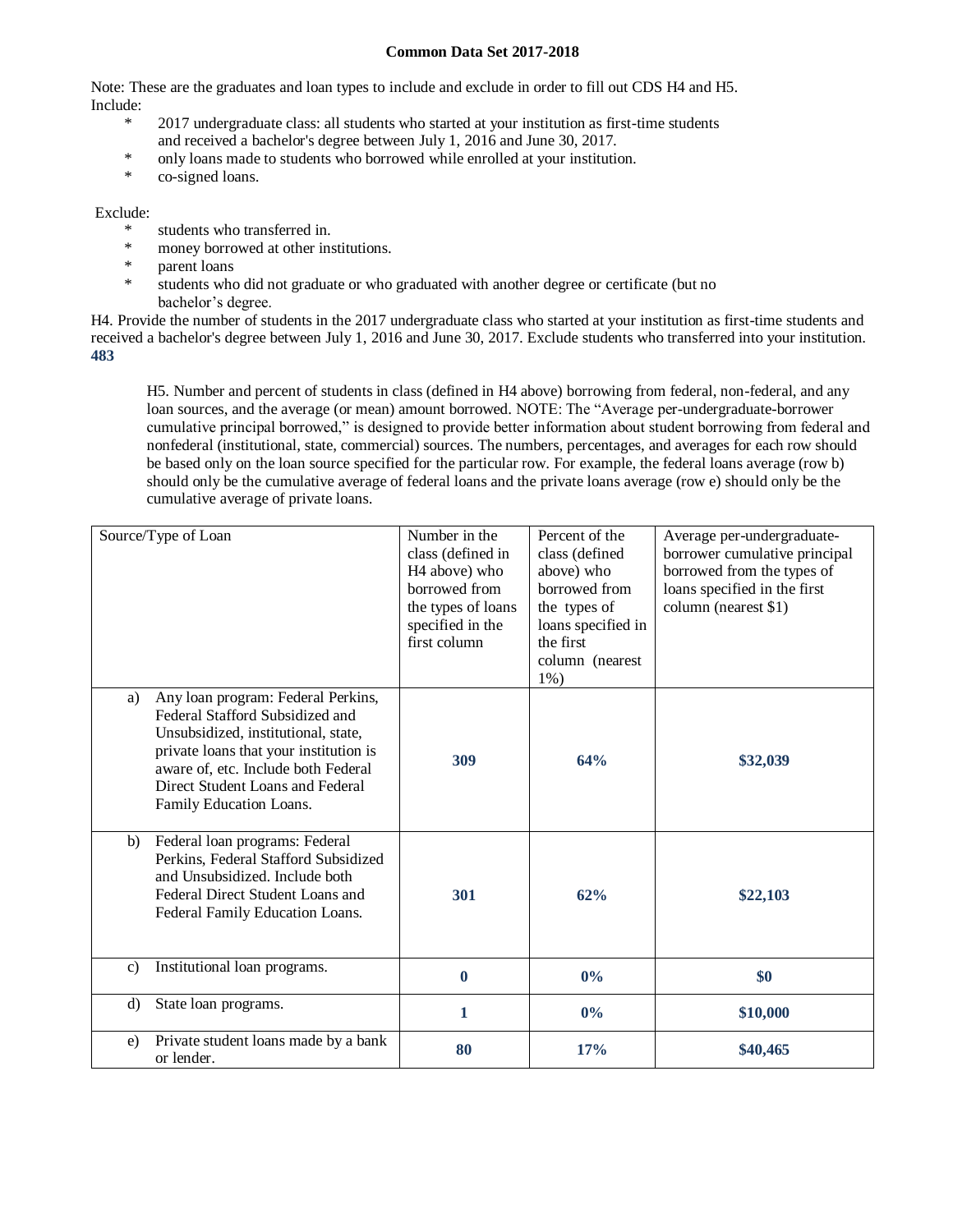**Aid to Undergraduate Degree-seeking Nonresident Aliens** (Note: Report numbers and dollar amounts for the same academic year checked in item H1.)

**H6.** Indicate your institution's policy regarding institutional scholarship and grant aid for undergraduate degree-seeking nonresident aliens:

**Institutional non-need-based scholarship or grant aid is available**

If institutional financial aid is available for undergraduate degree-seeking nonresident aliens, provide the number of undergraduate degree-seeking nonresident aliens who were awarded need-based or non-need-based aid: **5**

Average dollar amount of institutional financial aid awarded to undergraduate degree-seeking nonresident aliens: **\$36,324**

Total dollar amount of institutional financial aid awarded to undergraduate degree-seeking nonresident aliens: **\$181,619**

**H7.** Check off all financial aid forms nonresident alien first-year financial aid applicants must submit:

### **FAFSA**

**International Student's Certification of Finances**

#### **Process for First-Year/Freshman Students**

**H8.** Check off all financial aid forms domestic first-year (freshman) financial aid applicants must submit:

#### **FAFSA**

**H9.** Indicate filing dates for first-year (freshman) students:

Priority date for filing required financial aid forms: **March 1** Deadline for filing required financial aid forms: No deadline for filing required forms (applications processed on a rolling basis): **X**

**H10.** Indicate notification dates for first-year (freshman) students (answer a or b):

a.) Students notified on or about (date): \_\_\_\_\_\_\_\_\_\_\_\_\_

b.) Students notified on a rolling basis: **Yes** If yes, starting date: **April 1**

#### **H11.** Indicate reply dates:

Students must reply by (date): **within 2 weeks of notification**.

**Types of Aid Available**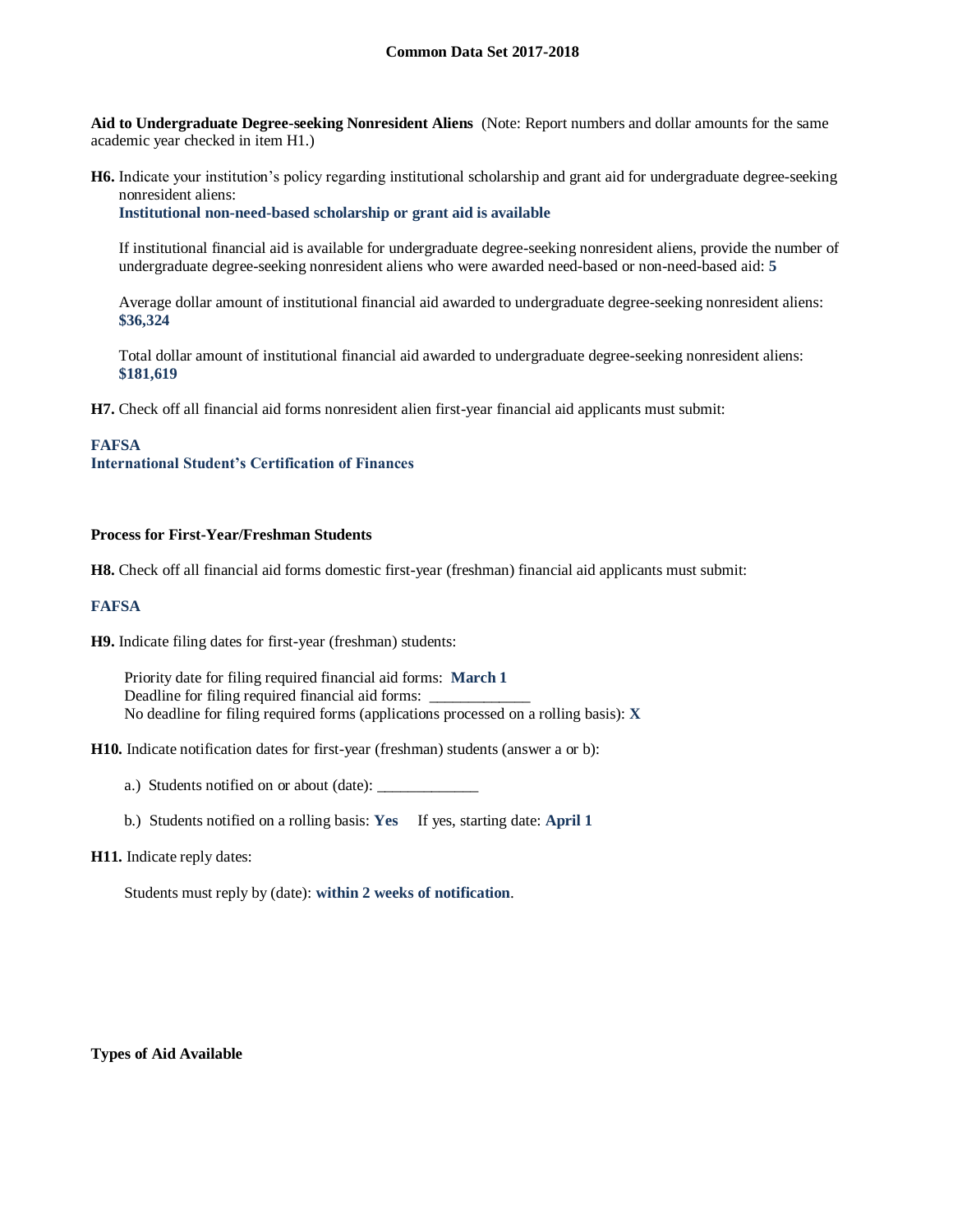Please check off all types of aid available to undergraduates at your institution:

**H12.** Loans

### FEDERAL DIRECT STUDENT LOAN PROGRAM (DIRECT LOAN)

- **X** Direct Subsidized Stafford Loans
- **X** Direct Unsubsidized Stafford Loans
- **X** Direct PLUS Loans
- **X** Federal Perkins Loans<br>**X** Other (specify): **SC** T
- **X** Other (specify): **SC Teacher's Loan**

**H13.** Scholarships and Grants

NEED-BASED:

- **X** Federal Pell
- **X** SEOG
- **X** State scholarships/grants
- **X** Private scholarships<br>**X** College/university sc
- **X** College/university scholarship or grant aid from institutional funds

**H14.** Check off criteria used in awarding institutional aid. Check all that apply.

| Non-need | Need-based |                    | Non-need | <b>Need-based</b> |                          |
|----------|------------|--------------------|----------|-------------------|--------------------------|
| X        |            | Academics          |          |                   | Leadership               |
| л        |            | Alumni affiliation |          |                   | Minority status          |
|          |            | Art                |          |                   | Music/drama              |
| X        |            | Athletics          |          |                   | Religious affiliation    |
|          |            | Job skills         |          |                   | State/district residency |
|          |            | <b>ROTC</b>        |          |                   |                          |

**H15**. If your institution has recently implemented any major financial aid policy, program, or initiative to make your institution more affordable to incoming students such as replacing loans with grants, or waiving costs for families below a certain income level please provide details below:

\_\_\_\_\_\_\_\_\_\_\_\_\_\_\_\_\_\_\_\_\_\_\_\_\_\_\_\_\_\_\_\_\_\_\_\_\_\_\_\_\_\_\_\_\_\_\_\_\_\_\_\_\_\_\_\_\_\_\_\_\_\_\_\_\_\_\_\_\_\_\_\_\_\_\_\_\_\_\_\_\_\_

 $\_$  ,  $\_$  ,  $\_$  ,  $\_$  ,  $\_$  ,  $\_$  ,  $\_$  ,  $\_$  ,  $\_$  ,  $\_$  ,  $\_$  ,  $\_$  ,  $\_$  ,  $\_$  ,  $\_$  ,  $\_$  ,  $\_$  ,  $\_$  ,  $\_$  ,  $\_$  ,  $\_$  ,  $\_$  ,  $\_$  ,  $\_$  ,  $\_$  ,  $\_$  ,  $\_$  ,  $\_$  ,  $\_$  ,  $\_$  ,  $\_$  ,  $\_$  ,  $\_$  ,  $\_$  ,  $\_$  ,  $\_$  ,  $\_$  ,

 $\_$  ,  $\_$  ,  $\_$  ,  $\_$  ,  $\_$  ,  $\_$  ,  $\_$  ,  $\_$  ,  $\_$  ,  $\_$  ,  $\_$  ,  $\_$  ,  $\_$  ,  $\_$  ,  $\_$  ,  $\_$  ,  $\_$  ,  $\_$  ,  $\_$  ,  $\_$  ,  $\_$  ,  $\_$  ,  $\_$  ,  $\_$  ,  $\_$  ,  $\_$  ,  $\_$  ,  $\_$  ,  $\_$  ,  $\_$  ,  $\_$  ,  $\_$  ,  $\_$  ,  $\_$  ,  $\_$  ,  $\_$  ,  $\_$  ,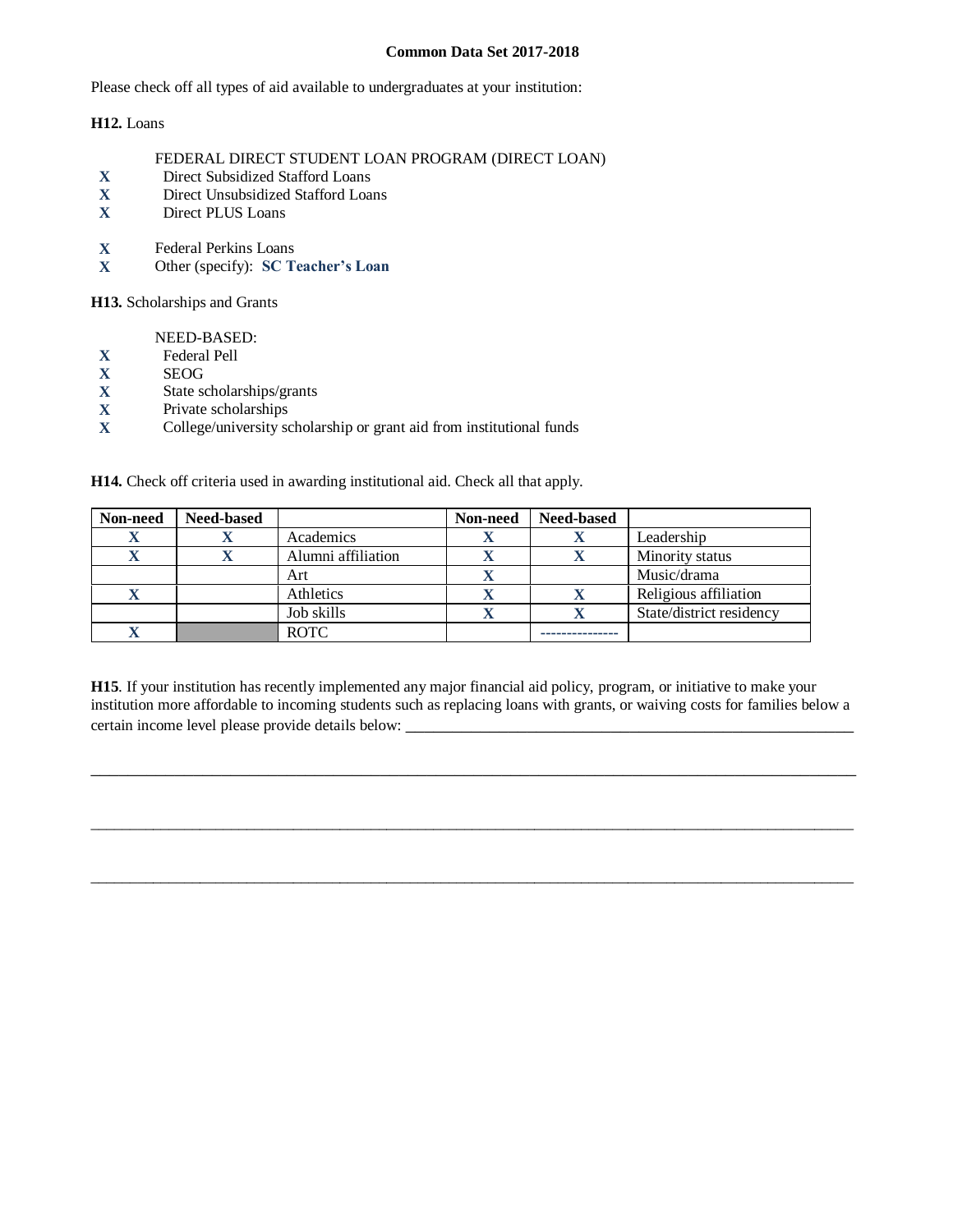# **I. INSTRUCTIONAL FACULTY AND CLASS SIZE**

|                                                                                                                                                | <b>Full-time</b> | <b>Part-time</b> | <b>Total</b> |
|------------------------------------------------------------------------------------------------------------------------------------------------|------------------|------------------|--------------|
| Total number of instructional faculty<br>a.)                                                                                                   | 201              | <b>116</b>       | 317          |
| Total number who are members of<br>b.<br>minority groups                                                                                       | 34               | 13               | 47           |
| Total number who are women<br>$c.$ )                                                                                                           | 73               | 51               | 124          |
| Total number who are men<br>d.                                                                                                                 | 128              | 65               | 193          |
| Total number who are nonresident aliens<br>e.<br>(international)                                                                               |                  | $\mathbf 0$      | 0            |
| $f_{\cdot}$ )<br>Total number with doctorate, or other<br>terminal degree                                                                      | 189              | 43               | 232          |
| Total number whose highest degree is a<br>$g_{\cdot}$<br>master's but not a terminal master's                                                  | 10               | 70               | 80           |
| h.) Total number whose highest degree is a<br>bachelor's                                                                                       | 2                | 3                | 5            |
| Total number whose highest degree is<br>i.)<br>unknown or other (Note: Items $f$ , $g$ , $h$ , and<br><b>i</b> must sum up to item <b>a</b> .) |                  | 0                | 0            |
| j.) Total number in stand-alone<br>graduate/professional programs in which<br>faculty teach virtually only graduate-level<br>students          |                  | 0                | O            |

**I-1. Please report the number of instructional faculty members in each category for Fall 2017. Include faculty who are on your institution's payroll on the census date your institution uses for IPEDS/AAUP.**

### **I-2. Student to Faculty Ratio**

Report the Fall 2017 ratio of full-time equivalent students (full-time plus 1/3 part time) to full-time equivalent instructional faculty (full time plus 1/3 part time). In the ratio calculations, exclude both faculty and students in stand-alone graduate or professional programs such as medicine, law, veterinary, dentistry, social work, business, or public health in which faculty teach virtually only graduate level students. Do not count undergraduate or graduate student teaching assistants as faculty.

Fall 2017 Student to Faculty ratio: **12** to 1 (based on **3074** students and **260** faculty).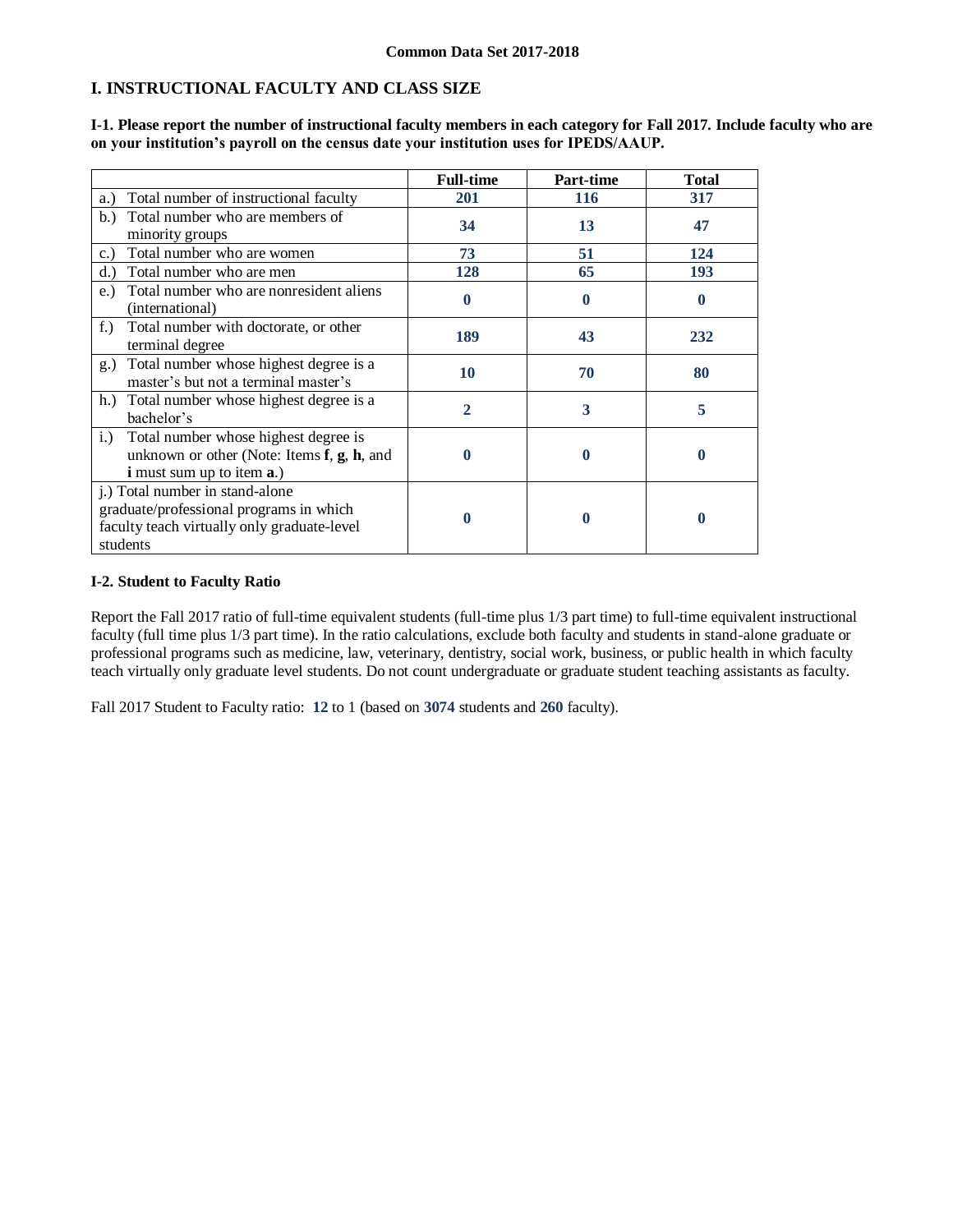### **I-3. Undergraduate Class Size**

In the table below, please use the following definitions to report information about the size of classes and class sections offered in the Fall 2017 term.

*Class Sections:* A class section is an organized course offered for credit, identified by discipline and number, meeting at a stated time or times in a classroom or similar setting, and not a subsection such as a laboratory or discussion session. Undergraduate class sections are defined as any sections in which at least one degree-seeking undergraduate student is enrolled for credit. Exclude distance learning classes and noncredit classes and individual instruction such as dissertation or thesis research, music instruction, or one-to-one readings. Exclude students in independent study, co-operative programs, internships, foreign language taped tutor sessions, practicums, and all students in one-on-one classes. Each class section should be counted only once and should not be duplicated because of course catalog cross-listings.

*Class Subsections:* A class subsection includes any subsection of a course, such as laboratory, recitation, and discussion subsections that are supplementary in nature and are scheduled to meet separately from the lecture portion of the course. Undergraduate subsections are defined as any subsections of courses in which degree-seeking undergraduate students enrolled for credit. As above, exclude noncredit classes and individual instruction such as dissertation or thesis research, music instruction, or one-to-one readings. Each class subsection should be counted only once and should not be duplicated because of cross-listings.

Using the above definitions, please report for each of the following class-size intervals the number of *class sections* and *class subsections* offered in Fall 2017. For example, a lecture class with 800 students who met at another time in 40 separate labs with 20 students should be counted once in the "100+" column in the class section column and 40 times under the "20-29" column of the class subsections table.

### **Number of Class Sections with Undergraduates Enrolled**

|                                      |       |         | ື້      | .         |       |       |        |       |
|--------------------------------------|-------|---------|---------|-----------|-------|-------|--------|-------|
|                                      | $2-9$ | 10-19   | 20-29   | $30 - 39$ | 40-49 | 50-99 | $100+$ | Total |
| <b>CLASS</b><br><b>SECTIONS</b>      | 64    | 223     | 282     | 107       | 18    | 10    |        | 704   |
|                                      |       |         |         |           |       |       |        |       |
|                                      | $2-9$ | $10-19$ | $20-29$ | $30 - 39$ | 40-49 | 50-99 | $100+$ | Total |
| <b>CLASS SUB-</b><br><b>SECTIONS</b> |       | 73      | 32      |           |       |       |        | 114   |

**Undergraduate Class Size (provide numbers)**